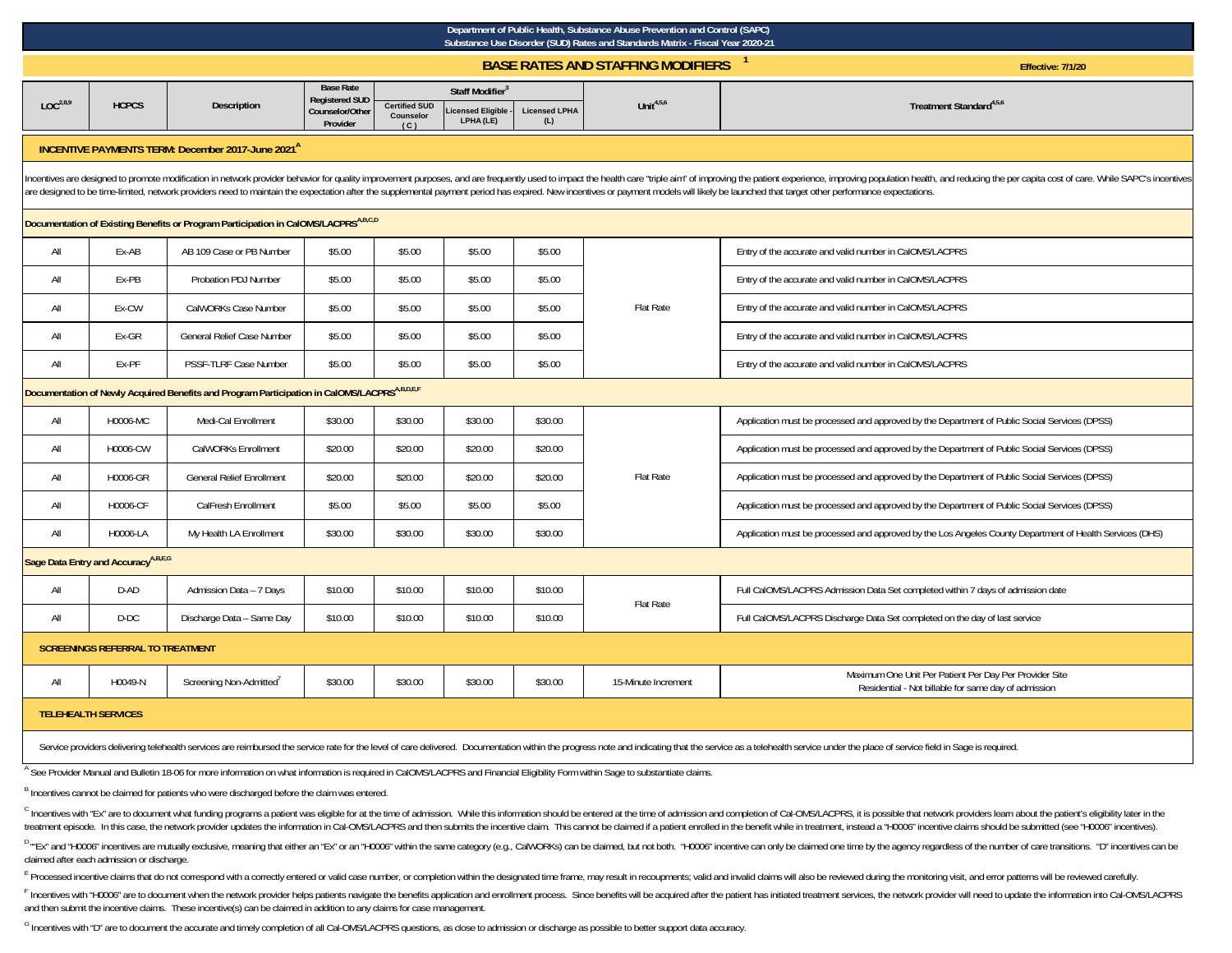|                                                              | <b>Base Rate</b><br>Staff Modifier <sup>3</sup><br><b>Registered SUD</b> |                                                                     |                   |                                   |                   |                      |                                            |                                                                                                                                        |
|--------------------------------------------------------------|--------------------------------------------------------------------------|---------------------------------------------------------------------|-------------------|-----------------------------------|-------------------|----------------------|--------------------------------------------|----------------------------------------------------------------------------------------------------------------------------------------|
| LOC <sup>2,8,9</sup>                                         | <b>HCPCS</b>                                                             | Description                                                         | Counselor/Other   | <b>Certified SUD</b><br>Counselor | icensed Eligible  | <b>Licensed LPHA</b> | Unit $4,5,6$                               | Treatment Standard <sup>4,5,6</sup>                                                                                                    |
|                                                              |                                                                          |                                                                     | Provider          | (C)                               | LPHA (LE)         | (L)                  |                                            |                                                                                                                                        |
|                                                              |                                                                          | ASAM 1.0-AR: Outpatient for At-Risk Youth & Young Adults 12-20 Only |                   |                                   |                   |                      |                                            |                                                                                                                                        |
| ASAM 1.0-AR                                                  | H0049                                                                    | Screening <sup>7</sup>                                              | \$30.00           | \$30.00                           | \$30.00           | \$30.00              | 15-Minute Increment                        | Maximum of One Unit of Service Per Patient Per Day Per Provider Site                                                                   |
| Code: U7                                                     | H0001                                                                    | Intake/Assessment                                                   | \$32.69           | \$34.65                           | \$37.59           | \$39.23              | 15-Minute Increment                        |                                                                                                                                        |
|                                                              | T1007                                                                    | <b>Treatment Plan</b>                                               | \$32.69           | \$34.65                           | \$37.59           | \$39.23              | 15-Minute Increment                        | Combined Services <sup>4,5,6</sup>                                                                                                     |
| Outpatient for<br>At-Risk Youth & Young Adults<br>12-20 Only | H0005                                                                    | Group Counseling                                                    | \$32.69           | \$34.65                           | \$37.59           | \$39.23              | 15-Minute Increment<br>(min 60, max 90)    | Age 12-20 (Modifier HA); Pregnant/Perinatal (Modifier HD)                                                                              |
|                                                              |                                                                          |                                                                     | \$2.18            | \$2.31                            | \$2.51            | \$2.62               | Per Minute                                 | No more than 40 units or 10 hours per 60-days                                                                                          |
|                                                              | T1012                                                                    | <b>Patient Education</b>                                            | \$32.69           | \$34.65                           | \$37.59           | \$39.23              | 15-Minute Increment<br>(min 60, max 90)    | and up to 2 episodes per calendar year <sup>8,9</sup>                                                                                  |
|                                                              |                                                                          |                                                                     | \$2.18            | \$2.31                            | \$2.51            | \$2.62               | Per Minute                                 |                                                                                                                                        |
|                                                              | H0004                                                                    | Individual Counseling                                               | \$32.69           | \$34.65                           | \$37.59           | \$39.23              | 15-Minute Increment                        |                                                                                                                                        |
|                                                              | 90846                                                                    | Family Therapy <sup>13</sup>                                        |                   |                                   | \$37.59           | \$39.23              | 15-Minute Increment                        |                                                                                                                                        |
|                                                              | H0006                                                                    | Case Management                                                     | \$35.75           | \$37.90                           | \$41.11           | \$42.90              | 15-Minute Increment                        |                                                                                                                                        |
| <b>ASAM 1.0: Outpatient</b>                                  |                                                                          |                                                                     |                   |                                   |                   |                      |                                            |                                                                                                                                        |
| ASAM 1.0                                                     | H0049                                                                    | Screening'                                                          | \$30.00           | \$30.00                           | \$30.00           | \$30.00              | 15-Minute Increment                        | Maximum of One Unit of Service Per Patient Per Day Per Provider Site                                                                   |
|                                                              | H0001                                                                    | Assessment/Intake                                                   | \$32.69           | \$34.65                           | \$37.59           | \$39.23              | 15-Minute Increment                        |                                                                                                                                        |
| Code: U7                                                     | T1007                                                                    | <b>Treatment Plan</b>                                               | \$32.69           | \$34.65                           | \$37.59           | \$39.23              | 15-Minute Increment<br>15-Minute Increment | Combined Services <sup>4,5,6</sup>                                                                                                     |
|                                                              | H0005                                                                    | Group Counseling                                                    | \$32.69           | \$34.65                           | \$37.59           | \$39.23              | (min 60, max 90)                           | Age 12-17 (Modifier HA); Pregnant/Perinatal (Modifier HD)                                                                              |
|                                                              |                                                                          |                                                                     | \$2.18            | \$2.31                            | \$2.51            | \$2.62               | Per Minute<br>15-Minute Increment          |                                                                                                                                        |
|                                                              | T1012                                                                    | <b>Patient Education</b>                                            | \$32.69           | \$34.65                           | \$37.59           | \$39.23              | (min 60, max 90)                           | Minimum 2 hours per month and no less or more than                                                                                     |
|                                                              |                                                                          |                                                                     | \$2.18            | \$2.31                            | \$2.51            | \$2.62               | Per Minute                                 |                                                                                                                                        |
|                                                              | H0004                                                                    | Individual Counseling                                               | \$32.69           | \$34.65                           | \$37.59           | \$39.23              | 15-Minute Increment                        | 0-24 units per week or 0-6 hours per week <sup>8,9</sup>                                                                               |
|                                                              | H2011                                                                    | Crisis Intervention                                                 | \$32.69           | \$34.65                           | \$37.59           | \$39.23              | 15-Minute Increment                        |                                                                                                                                        |
| Outpatient                                                   | 90846                                                                    | Family Therapy <sup>13</sup>                                        |                   |                                   | \$37.59           | \$39.23              | 15-Minute Increment                        | Age 18-20 (Modifier HA); Pregnant/Perinatal (Modifier HD)                                                                              |
|                                                              | T1006                                                                    | <b>Collateral Services</b>                                          | \$32.69           | \$34.65                           | \$37.59           | \$39.23              | 15-Minute Increment                        | Age 21+ (Modifier N/A); Pregnant/Perinatal (Modifier HD)                                                                               |
|                                                              | H2010                                                                    | Medication Services (Non-MAT)                                       | \$32.69           | \$34.65                           | \$37.59           | \$39.23              | 15-Minute Increment                        |                                                                                                                                        |
|                                                              | <b>MATSvc</b>                                                            | Medication Services (MAT) <sup>13</sup>                             |                   |                                   | \$37.59           | \$39.23              | 15-Minute Increment                        | Minimum 2 hours per month and no less or more than                                                                                     |
|                                                              | D0001                                                                    | <b>Discharge Services</b>                                           | \$32.69           | \$34.65                           | \$37.59           | \$39.23              | 15-Minute Increment                        | 0-36 units per week or 0-9 hours per week <sup>8,9</sup>                                                                               |
|                                                              | H0048                                                                    | Alcohol/Drug Testing                                                | \$0.00            | \$0.00                            | \$0.00            | \$0.00               | UA Test - 1 Unit                           |                                                                                                                                        |
|                                                              | H0006                                                                    | Case Management                                                     | \$35.75           | \$37.90                           | \$41.11           | \$42.90              | 15-Minute Increment                        | Up to 10 hours or 40 units per month                                                                                                   |
|                                                              | <b>ASAM 2.1: Intensive Outpatient</b>                                    |                                                                     |                   |                                   |                   |                      |                                            |                                                                                                                                        |
| ASAM <sub>2.1</sub>                                          | H0049                                                                    | Screening'                                                          | \$30.00           | \$30.00                           | \$30.00           | \$30.00              | 15-Minute Increment                        | Maximum of One Unit of Service Per Patient Per Day Per Provider Site                                                                   |
|                                                              | H0001                                                                    | Assessment/Intake                                                   | \$35.32           | \$37.44                           | \$40.62           | \$42.38              | 15-Minute Increment                        | Combined Services <sup>4,5,6</sup> :                                                                                                   |
| Code: U8                                                     | T1007                                                                    | <b>Treatment Plan</b>                                               | \$35.32           | \$37.44                           | \$40.62           | \$42.38              | 15-Minute Increment<br>15-Minute Increment | Age 12-17 (Modifier HA)                                                                                                                |
|                                                              | H0005                                                                    | Group Counseling                                                    | \$35.32<br>\$2.35 | \$37.44<br>\$2.50                 | \$40.62<br>\$2.71 | \$42.38<br>\$2.83    | (min 60, max 90)<br>Per Minute             | No less or more than* 24-76 units per week or 6-19 hours per week <sup>8,9</sup>                                                       |
|                                                              |                                                                          |                                                                     | \$35.32           | \$37.44                           | \$40.62           | \$42.38              | 15-Minute Increment                        | Age 12-17 and Pregnant/Perinatal (Also Add Modifier HD)                                                                                |
|                                                              | T1012                                                                    | <b>Patient Education</b>                                            | \$2.35            | \$2.50                            | \$2.71            | \$2.83               | (min 60, max 90)<br>Per Minute             |                                                                                                                                        |
|                                                              | H0004                                                                    | Individual Counseling                                               | \$35.32           | \$37.44                           | \$40.62           | \$42.38              | 15-Minute Increment                        | No less or more than* 24-120 units per week or 6-30 hours per week <sup>8,9</sup>                                                      |
|                                                              | H2011                                                                    | Crisis Intervention                                                 | \$35.32           | \$37.44                           | \$40.62           | \$42.38              | 15-Minute Increment                        | Age 18-20 (Modifier HA) or Age 21+ (Modifier None)                                                                                     |
|                                                              | 90846                                                                    | Family Therapy <sup>13</sup>                                        |                   |                                   |                   | \$42.38              |                                            | No less or more than* 36-76 units per week or 9-19 hours per week <sup>8,9</sup>                                                       |
|                                                              |                                                                          |                                                                     |                   |                                   | \$40.62           |                      | 15-Minute Increment                        |                                                                                                                                        |
| Intensive Outpatient                                         | T1006                                                                    | <b>Collateral Services</b>                                          | \$35.32           | \$37.44                           | \$40.62           | \$42.38              | 15-Minute Increment                        | Age 18+ and Pregnant/Perinatal (Also Add Modifier HD)                                                                                  |
|                                                              | H2010                                                                    | Medication Services (Non-MAT)                                       | \$35.32           | \$37.44                           | \$40.62           | \$42.38              | 15-Minute Increment                        | No less or more than* 36-120 units per week or 9-30 hours per week <sup>8,9</sup>                                                      |
|                                                              | <b>MATSvc</b>                                                            | Medication Services (MAT) <sup>13</sup>                             |                   |                                   | \$40.62           | \$42.38              | 15-Minute Increment                        | *If the minimum hours of service are not met, reimbursement will be reduced to the ASAM 1.0 fee/rate. If minimum service units are not |
|                                                              | D0001                                                                    | <b>Discharge Services</b>                                           | \$35.32           | \$37.44                           | \$40.62           | \$42.38              | 15-Minute Increment                        | met for 4 or more weeks the patient needs to step down to a lower LOC and further reimbursement will be disallowed.                    |
|                                                              | H0048                                                                    | Alcohol/Drug Testing                                                | \$0.00            | \$0.00                            | \$0.00            | \$0.00               | UA Test - 1 Unit                           |                                                                                                                                        |
|                                                              | H0006                                                                    | Case Management                                                     | \$35.75           | \$37.90                           | \$41.11           | \$42.90              | 15-Minute Increment                        | Up to 10 hours or 40 units per month                                                                                                   |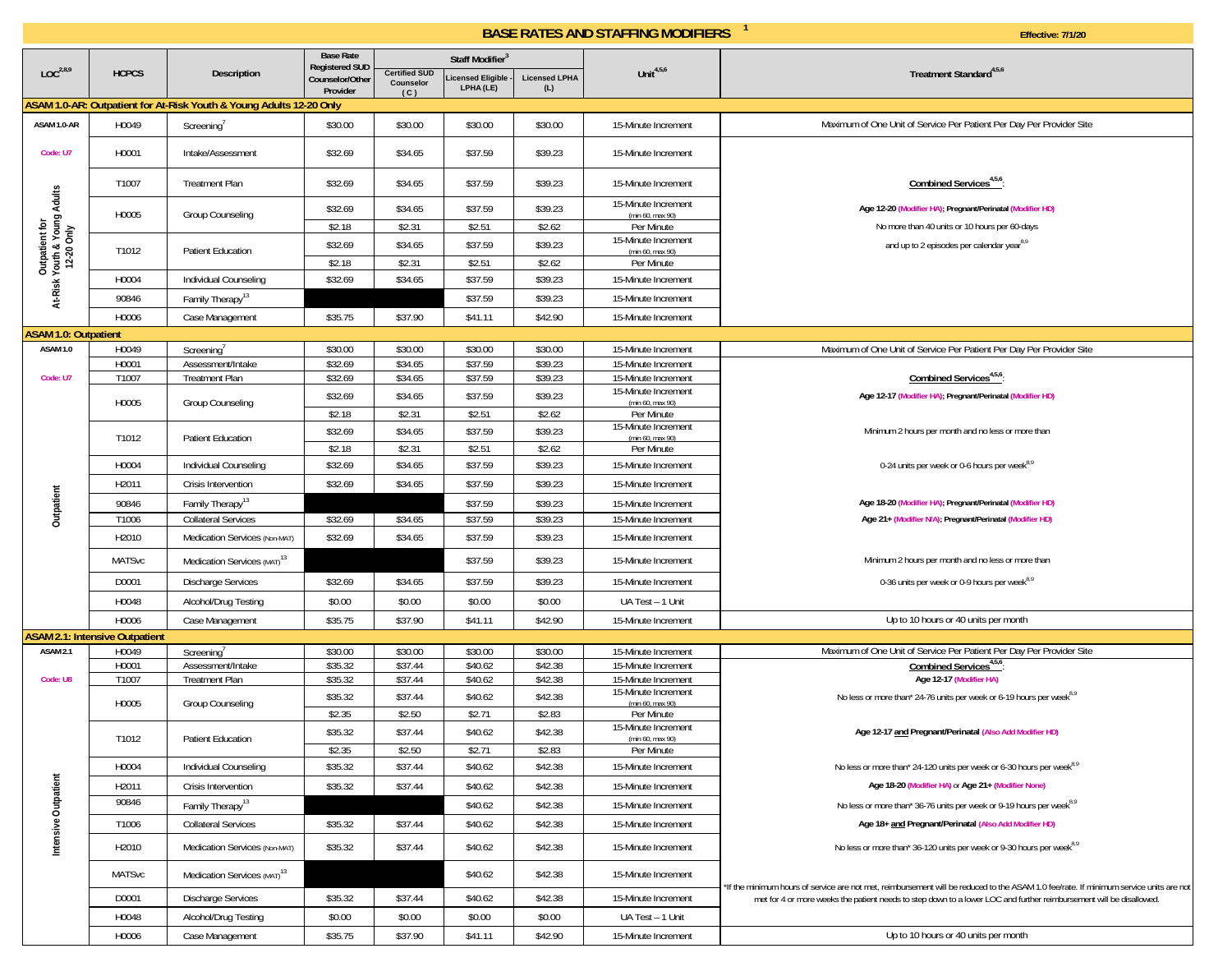|                                                |                                            |                                                          | <b>Base Rate</b>                                     |                                          | Staff Modifier <sup>3</sup>    |                             |                                                                               |                                                                                                                                                               |
|------------------------------------------------|--------------------------------------------|----------------------------------------------------------|------------------------------------------------------|------------------------------------------|--------------------------------|-----------------------------|-------------------------------------------------------------------------------|---------------------------------------------------------------------------------------------------------------------------------------------------------------|
| LOC <sup>2,8,9</sup>                           | <b>HCPCS</b>                               | <b>Description</b>                                       | <b>Registered SUD</b><br>Counselor/Other<br>Provider | <b>Certified SUD</b><br>Counselor<br>(C) | Licensed Eligible<br>LPHA (LE) | <b>Licensed LPHA</b><br>(L) | Unit $4,5,6$                                                                  | Treatment Standard <sup>4,5,6</sup>                                                                                                                           |
|                                                | <b>ASAM 3.1: Low Intensity Residential</b> |                                                          |                                                      |                                          |                                |                             |                                                                               |                                                                                                                                                               |
| ASAM 3.1                                       | H0019                                      | Clinical Day Rate                                        |                                                      |                                          |                                |                             | Day Rate                                                                      | Pre-Authorization by County Required <sup>10</sup>                                                                                                            |
|                                                | H0049                                      | Screening'                                               |                                                      |                                          |                                |                             |                                                                               |                                                                                                                                                               |
| Code U1                                        | H0001                                      | Assessment/Intake                                        |                                                      |                                          |                                |                             |                                                                               | Combined Services <sup>4,5,6*</sup> :                                                                                                                         |
|                                                | T1007                                      | <b>Treatment Plan</b>                                    |                                                      |                                          |                                |                             | If less than 10 hours or 40 units of<br>service are provided per week, for    | Age 12-17 (Modifier HA); Pregnant/Perinatal (Modifier HD)                                                                                                     |
|                                                | H0005                                      | Group Counseling                                         |                                                      |                                          |                                |                             |                                                                               | 80+ units per week or 20+ hours per week <sup>8,9</sup>                                                                                                       |
|                                                | T1012                                      | <b>Patient Education</b>                                 |                                                      |                                          |                                |                             |                                                                               | 2 noncontiguous 30-day stays with one 30-day extension per year for                                                                                           |
|                                                | H0004                                      | Individual Counseling                                    |                                                      |                                          |                                |                             | more than 2 (age 12-20) or 3 (age                                             | any ASAM residential LOC unless medically necessary.                                                                                                          |
|                                                | H2011                                      | Crisis Intervention                                      | \$174.69                                             | \$185.13                                 | \$200.79                       | \$209.49                    | 21+) weeks the patient needs to step<br>down to a lower LOC and further       | Age 18-20 (Modifier HA); Pregnant/Perinatal (Modifier HD)                                                                                                     |
|                                                | 90846                                      | Family Therapy <sup>13</sup>                             |                                                      |                                          |                                |                             | reimbursement will be disallowed.<br>When services provided are less than     | 80+ units per week or 20+ hours per week <sup>8,9</sup>                                                                                                       |
|                                                | T1006                                      | <b>Collateral Services</b>                               |                                                      |                                          |                                |                             | the minimum, it must be clinically<br>necessary (e.g., hospitalized, on pass) | 2 noncontiguous 90-day stays with one 30-day extension per year for                                                                                           |
|                                                | H2010                                      | Safeguarding Medications                                 |                                                      |                                          |                                |                             | and documented in the progress                                                | any ASAM residential LOC unless medically necessary.                                                                                                          |
| Low Intensity Residential                      | <b>MATSvc</b>                              | Medication Services (MAT) <sup>13</sup>                  |                                                      |                                          |                                |                             | notes. Alerts will be sent via Sage if<br>service unit minimums are not met   | Age 21+ (Modifier N/A); Pregnant/Perinatal (Modifier HD)                                                                                                      |
|                                                | T2001                                      | Non-Emergency Transport                                  |                                                      |                                          |                                |                             |                                                                               | 80+ units per week or 20+ hours per week <sup>8,9</sup>                                                                                                       |
|                                                | H0048                                      | Alcohol/Drug Testing                                     |                                                      |                                          |                                |                             |                                                                               | 2 noncontiguous 90-day stays with one 30-day extension per year for<br>any ASAM residential LOC unless medically necessary.                                   |
|                                                | D0001                                      | <b>Discharge Services</b>                                |                                                      |                                          |                                |                             |                                                                               | Perinatal clients 60-days post-partum under DMC; criminal justice transition to other payers if medically necessary and allowable for days 91-180.            |
|                                                | S9976                                      | Room and Board                                           | \$25.00                                              | \$25.00                                  | \$25.00                        | \$25.00                     | Day Rate                                                                      | Same as Above                                                                                                                                                 |
|                                                | H0006                                      | Case Management                                          | \$35.75                                              | \$37.90                                  | \$41.11                        | \$42.90                     | 15-Minute Increment                                                           | Up to 10 hours or 40 units per month                                                                                                                          |
|                                                |                                            | ASAM 3.3: High Intensity Residential Population Specific |                                                      |                                          |                                |                             |                                                                               |                                                                                                                                                               |
| ASAM 3.3                                       | H0019                                      | Clinical Day Rate                                        |                                                      |                                          |                                |                             | Day Rate                                                                      | Pre-Authorization by County Required <sup>10</sup>                                                                                                            |
|                                                | H0049                                      | Screening'                                               |                                                      |                                          |                                |                             |                                                                               |                                                                                                                                                               |
| Code: U2                                       | H0001                                      | Assessment/Intake                                        |                                                      |                                          |                                |                             |                                                                               |                                                                                                                                                               |
|                                                | T1007                                      | <b>Treatment Plan</b>                                    |                                                      |                                          |                                |                             |                                                                               | Combined Services <sup>4,5,6</sup>                                                                                                                            |
|                                                | H0005                                      | <b>Group Counseling</b>                                  |                                                      |                                          |                                |                             |                                                                               |                                                                                                                                                               |
|                                                | T1012                                      | <b>Patient Education</b>                                 |                                                      |                                          |                                |                             | If less than 12 hours or 48 units of<br>service are provided per week, for    | Age 18-20 (Modifier HA); Pregnant/Perinatal (Modifier HD)                                                                                                     |
|                                                | H0004                                      | Individual Counseling                                    |                                                      |                                          |                                |                             | more 3 (age 18+) weeks the patient                                            | 96+ units per week or 24+ hours per week <sup>8,9</sup>                                                                                                       |
|                                                | H2011                                      | Crisis Intervention                                      | \$219.24                                             | \$232.35                                 | \$252.03                       | \$262.95                    | needs to step down to a lower LOC<br>and further reimbursement will be        | 2 noncontiguous 90-day stays with one 30-day extension per year for                                                                                           |
|                                                | 90846                                      | Family Therapy <sup>13</sup>                             |                                                      |                                          |                                |                             | disallowed. When services provided<br>are less than the minimum, it must be   | any ASAM residential LOC unless medically necessary.                                                                                                          |
|                                                | T1006                                      | <b>Collateral Services</b>                               |                                                      |                                          |                                |                             | clinically necessary (e.g., hospitalized,<br>on pass) and documented in the   |                                                                                                                                                               |
|                                                | H2010                                      | Safeguarding Medications                                 |                                                      |                                          |                                |                             | progress notes. Alerts will be sent via                                       | Age 21+ (Modifier N/A); Pregnant/Perinatal (Modifier HD)                                                                                                      |
| High Intensity Residential Population Specific | <b>MATSvc</b>                              | Medication Services (MAT) <sup>13</sup>                  |                                                      |                                          |                                |                             | Sage if service unit minimums are not<br>met.                                 | 96+ units per week or 24+ hours per week <sup>8,9</sup>                                                                                                       |
|                                                | T2001                                      | Non-Emergency Transport                                  |                                                      |                                          |                                |                             |                                                                               | 2 noncontiguous 90-day stays with one 30-day extension per year for any ASAM residential LOC unless medically necessary.                                      |
|                                                | H0048                                      | Alcohol/Drug Testing                                     |                                                      |                                          |                                |                             |                                                                               |                                                                                                                                                               |
|                                                | D0001                                      | <b>Discharge Services</b>                                |                                                      |                                          |                                |                             |                                                                               | Perinatal clients can remain 60-days post-partum under DMC; criminal justice transition to other payers if medically necessary and allowable for days 91-180. |
|                                                | S9976                                      | Room and Board                                           | \$25.00                                              | \$25.00                                  | \$25.00                        | \$25.00                     | Day Rate                                                                      | Same as Above                                                                                                                                                 |
|                                                | H0006                                      | Case Management                                          | \$35.75                                              | \$37.90                                  | \$41.11                        | \$42.90                     | 15-Minute Increment                                                           | Up to 10 hours or 40 units per month                                                                                                                          |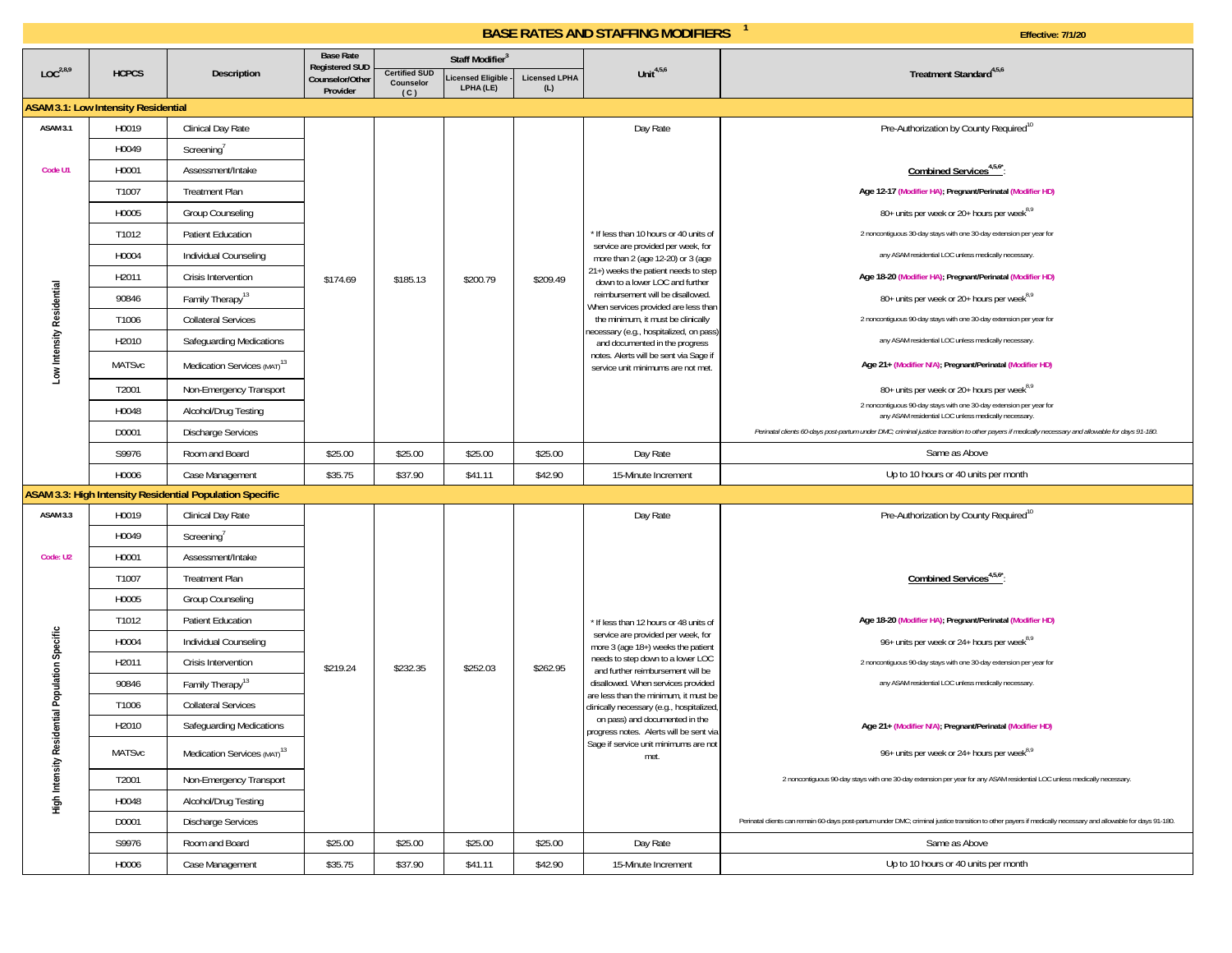|                                                                         |               |                                                                                 | <b>Base Rate</b><br><b>Registered SUD</b> |                                          | Staff Modifier <sup>3</sup>    |                             |                                                                                                                               |                                                                                                                                                               |
|-------------------------------------------------------------------------|---------------|---------------------------------------------------------------------------------|-------------------------------------------|------------------------------------------|--------------------------------|-----------------------------|-------------------------------------------------------------------------------------------------------------------------------|---------------------------------------------------------------------------------------------------------------------------------------------------------------|
| LOC <sup>2,8,9</sup>                                                    | <b>HCPCS</b>  | <b>Description</b>                                                              | Counselor/Other<br>Provider               | <b>Certified SUD</b><br>Counselor<br>(C) | Licensed Eligible<br>LPHA (LE) | <b>Licensed LPHA</b><br>(L) | Unit $4,5,6$                                                                                                                  | Treatment Standard <sup>4,5,6</sup>                                                                                                                           |
|                                                                         |               | ASAM 3.5 High Intensity Residential Non-Population Specific                     |                                           |                                          |                                |                             |                                                                                                                               |                                                                                                                                                               |
| ASAM 3.5                                                                | H0019         | Clinical Day Rate                                                               |                                           |                                          |                                |                             | Day Rate                                                                                                                      | Pre-Authorization by County Required <sup>10</sup>                                                                                                            |
|                                                                         | H0049         | Screening'                                                                      |                                           |                                          |                                |                             |                                                                                                                               |                                                                                                                                                               |
| Code: U3                                                                | H0001         | Assessment/Intake                                                               |                                           |                                          |                                |                             |                                                                                                                               | Combined Services <sup>4,5,6*</sup> :                                                                                                                         |
|                                                                         | T1007         | <b>Treatment Plan</b>                                                           |                                           |                                          |                                |                             |                                                                                                                               | Age 12-17 (Modifier HA); Pregnant/Perinatal (Modifier HD)                                                                                                     |
|                                                                         | H0005         | Group Counseling                                                                |                                           |                                          |                                |                             |                                                                                                                               | 88+ units per week or 22+ hours per week <sup>8,9</sup>                                                                                                       |
|                                                                         | T1012         | Patient Education                                                               |                                           |                                          |                                |                             | * If less than 11 hours or 44 units of<br>service are provided per week, for more                                             | 2 noncontiguous 30-day stays with one 30-day extension per year for                                                                                           |
|                                                                         | H0004         | Individual Counseling                                                           |                                           |                                          |                                |                             |                                                                                                                               | any ASAM residential LOC unless medically necessary.                                                                                                          |
|                                                                         | H2011         | Crisis Intervention                                                             | \$198.84                                  | \$210.73                                 | \$228.57                       | \$238.47                    | than 2 (age 12-20) or 3 (age 21+) weeks<br>the patient needs to step down to a lower<br>LOC and further reimbursement will be | Age 18-20 (Modifier HA); Pregnant/Perinatal (Modifier HD)                                                                                                     |
| High Intensity Residential<br>Non-Population Specific                   | 90846         | Family Therapy <sup>13</sup>                                                    |                                           |                                          |                                |                             | disallowed. When services provided are<br>less than the minimum, it must be clinically                                        | 88+ units per week or 22+ hours per week <sup>8,9</sup>                                                                                                       |
|                                                                         | T1006         | <b>Collateral Services</b>                                                      |                                           |                                          |                                |                             | necessary (e.g., hospitalized, on pass) and<br>documented in the progress notes. Alerts                                       | 2 noncontiguous 90-day stays with one 30-day extension per year for                                                                                           |
|                                                                         | H2010         | Safeguarding Medications                                                        |                                           |                                          |                                |                             | will be sent via Sage if service unit<br>minimums are not met.                                                                | any ASAM residential LOC unless medically necessary.                                                                                                          |
|                                                                         | <b>MATSvc</b> | Medication Services (MAT) <sup>13</sup>                                         |                                           |                                          |                                |                             |                                                                                                                               | Age 21+ (Modifier N/A); Pregnant/Perinatal (Modifier HD)                                                                                                      |
|                                                                         | T2001         | Non-Emergency Transport                                                         |                                           |                                          |                                |                             |                                                                                                                               | 88+ units per week or 22+ hours per week <sup>8,9</sup>                                                                                                       |
|                                                                         | H0048         | Alcohol/Drug Testing                                                            |                                           |                                          |                                |                             |                                                                                                                               | 2 noncontiguous 90-day stays with one 30-day extension per year at for<br>any ASAM residential LOC unless medically necessary.                                |
|                                                                         | D0001         | <b>Discharge Services</b>                                                       |                                           |                                          |                                |                             |                                                                                                                               | Perinatal clients can remain 60-days post-partum under DMC; criminal justice transition to other payers if medically necessary and allowable for days 91-180. |
|                                                                         | S9976         | Room and Board                                                                  | \$25.00                                   | \$25.00                                  | \$25.00                        | \$25.00                     | Day Rate                                                                                                                      | Same as Above                                                                                                                                                 |
|                                                                         | H0006         | Case Management                                                                 | \$35.75                                   | \$37.90                                  | \$41.11                        | \$42.90                     | 15-Minute Increment                                                                                                           | Up to 10 hours or 40 units per month                                                                                                                          |
|                                                                         |               | ASAM 1-WM: Ambulatory Withdrawal Management without Extended On-Site Monitoring |                                           |                                          |                                |                             |                                                                                                                               |                                                                                                                                                               |
| ASAM 1-WM                                                               | H0014-1       | <b>Ambulatory Detox</b>                                                         |                                           |                                          |                                |                             |                                                                                                                               | Combined Services <sup>4,5,6</sup> :                                                                                                                          |
|                                                                         | H0049         | Screening'                                                                      |                                           |                                          |                                |                             |                                                                                                                               |                                                                                                                                                               |
| Code: U4                                                                | H0001         | Assessment/Intake                                                               |                                           |                                          |                                |                             |                                                                                                                               | Age 12-17 (Modifier HA); Pregnant/Perinatal (Modifier HD)                                                                                                     |
| + U7 or U8                                                              | T1007         | <b>Treatment Plan</b>                                                           |                                           |                                          |                                |                             |                                                                                                                               | (Authorized Service)                                                                                                                                          |
|                                                                         | H0005         | Group Counseling                                                                |                                           |                                          |                                |                             |                                                                                                                               |                                                                                                                                                               |
|                                                                         | T1012         | Patient Education                                                               |                                           |                                          |                                |                             |                                                                                                                               | Age 18-20 (Modifier HA); Pregnant/Perinatal (Modifier HD)                                                                                                     |
|                                                                         | H0004         | Individual Counseling                                                           | \$230.10                                  | \$230.10                                 | \$230.10                       | \$230.10                    |                                                                                                                               |                                                                                                                                                               |
|                                                                         | H2011         | Crisis Intervention                                                             |                                           |                                          |                                |                             | Day Rate                                                                                                                      | Age 21+ (Modifier N/A); Pregnant/Perinatal (Modifier HD)                                                                                                      |
|                                                                         | 90846         | Family Therapy <sup>13</sup>                                                    |                                           |                                          |                                |                             |                                                                                                                               |                                                                                                                                                               |
|                                                                         | T1006         | <b>Collateral Services</b>                                                      |                                           |                                          |                                |                             |                                                                                                                               | *If 1-WM services do not occur at a standalone site,                                                                                                          |
|                                                                         | H2010         | Medication Services (Non-MAT)                                                   |                                           |                                          |                                |                             |                                                                                                                               | add the "U Code" for the primary outpatient LOC as well:                                                                                                      |
| Ambulatory Withdrawal Management<br>Without Extended On-Site Monitoring | <b>MATSvc</b> | Medication Services (MAT) <sup>13</sup>                                         |                                           |                                          |                                |                             |                                                                                                                               | U7 - ASAM 1.0 and 1.0; U8 - ASAM 2.1.                                                                                                                         |
|                                                                         | H0048         | Alcohol/Drug Testing                                                            |                                           |                                          |                                |                             |                                                                                                                               | Maximum 14-days of service per episode <sup>8,9</sup>                                                                                                         |
|                                                                         | D0001         | <b>Discharge Services</b>                                                       |                                           |                                          |                                |                             |                                                                                                                               |                                                                                                                                                               |
|                                                                         | H0006         | Case Management*                                                                | \$35.75                                   | \$37.90                                  | \$41.11                        | \$42.90                     | 15-Minute Increment                                                                                                           | Up to 10 hours or 40 units per month                                                                                                                          |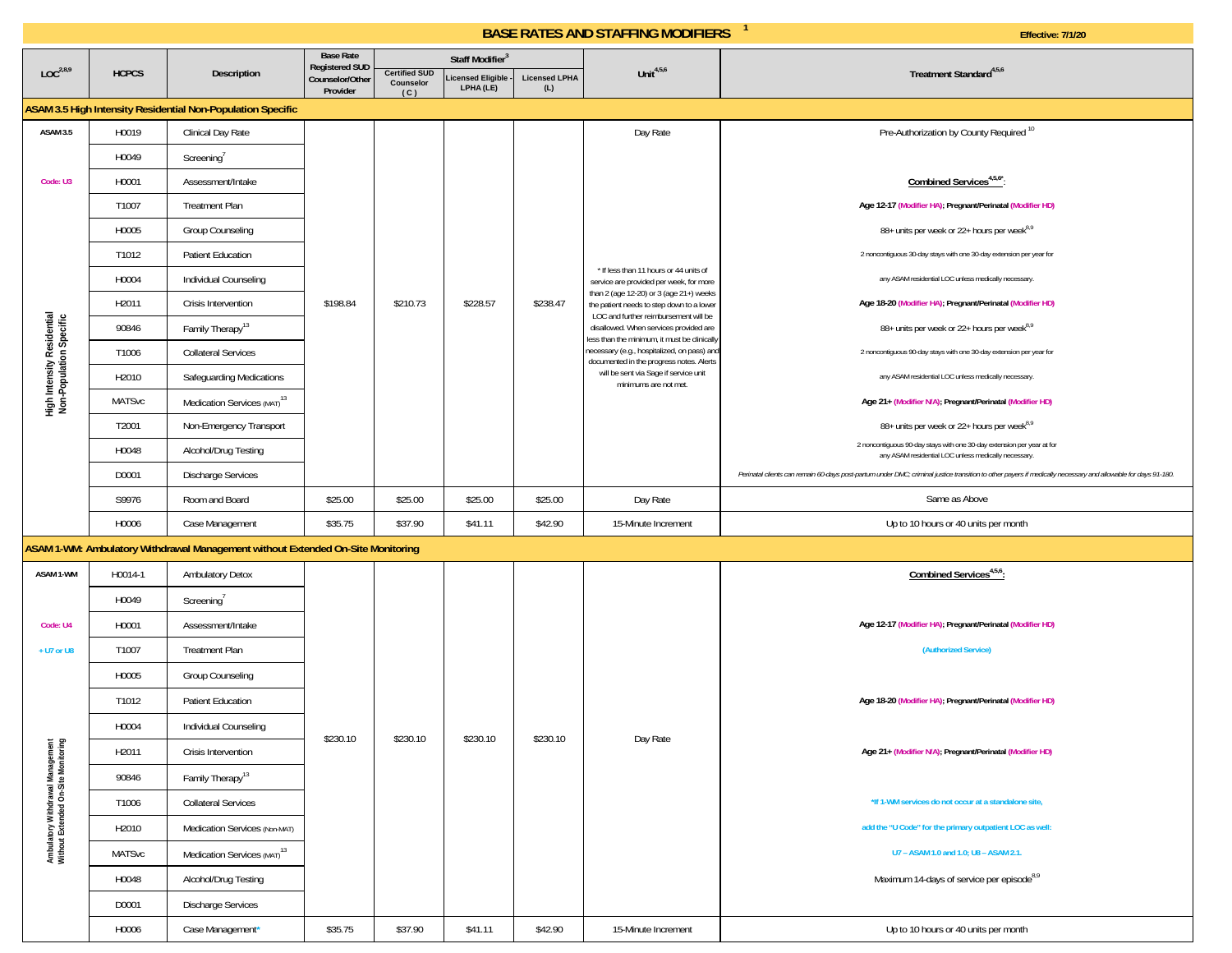|                                                                      |               |                                                                              | <b>Base Rate</b><br><b>Registered SUD</b> |                                          | Staff Modifier <sup>3</sup>   |                             |                     |                                                           |
|----------------------------------------------------------------------|---------------|------------------------------------------------------------------------------|-------------------------------------------|------------------------------------------|-------------------------------|-----------------------------|---------------------|-----------------------------------------------------------|
| LOC <sup>2,8,9</sup>                                                 | <b>HCPCS</b>  | <b>Description</b>                                                           | Counselor/Other<br>Provider               | <b>Certified SUD</b><br>Counselor<br>(C) | icensed Eligible<br>LPHA (LE) | <b>Licensed LPHA</b><br>(L) | Unit $4,5,6$        | Treatment Standard <sup>4,5,6</sup>                       |
|                                                                      |               | ASAM 2-WM: Ambulatory Withdrawal Management with Extended On-Site Monitoring |                                           |                                          |                               |                             |                     |                                                           |
| ASAM 2-WM                                                            | H0014-1       | <b>Ambulatory Detox</b>                                                      |                                           |                                          |                               |                             |                     | Combined Services <sup>4,5,6</sup> :                      |
|                                                                      | H0049         | Screening                                                                    |                                           |                                          |                               |                             |                     |                                                           |
| Code: U5                                                             | H0001         | Assessment/Intake                                                            |                                           |                                          |                               |                             |                     | Age 12-17 (Modifier HA); Pregnant/Perinatal (Modifier HD) |
| + U7 or U8                                                           | T1007         | <b>Treatment Plan</b>                                                        |                                           |                                          |                               |                             |                     | (Authorized Service)                                      |
|                                                                      | H0005         | <b>Group Counseling</b>                                                      |                                           |                                          |                               |                             |                     |                                                           |
|                                                                      | T1012         | Patient Education                                                            |                                           |                                          |                               |                             |                     | Age 18-20 (Modifier HA); Pregnant/Perinatal (Modifier HD) |
|                                                                      | H0004         | Individual Counseling                                                        | \$270.03                                  | \$270.03                                 | \$270.03                      | \$270.03                    | Day Rate            |                                                           |
|                                                                      | H2011         | Crisis Intervention                                                          |                                           |                                          |                               |                             |                     | Age 21+ (Modifier N/A); Pregnant/Perinatal (Modifier HD)  |
|                                                                      | 90846         | Family Therapy <sup>13</sup>                                                 |                                           |                                          |                               |                             |                     | *If 2-WM services do not occur at a standalone site,      |
|                                                                      | T1006         | <b>Collateral Services</b>                                                   |                                           |                                          |                               |                             |                     | add the "U Code" for the primary outpatient LOC as well:  |
|                                                                      | H2010         | Medication Services (Non-MAT)                                                |                                           |                                          |                               |                             |                     | U7 - ASAM 1.0 and 1.0; U8 - ASAM 2.1.                     |
| Ambulatory Withdrawal Management with<br>Extended On-Site Monitoring | <b>MATSvc</b> | Medication Services (MAT) <sup>13</sup>                                      |                                           |                                          |                               |                             |                     | Maximum 14-day stay per episode <sup>8,9</sup>            |
|                                                                      | H0048         | Alcohol/Drug Testing                                                         |                                           |                                          |                               |                             |                     |                                                           |
|                                                                      | D0001         | <b>Discharge Services</b>                                                    |                                           |                                          |                               |                             |                     |                                                           |
|                                                                      | H0006         | Case Management                                                              | \$35.75                                   | \$37.90                                  | \$41.11                       | \$42.90                     | 15-Minute Increment | Up to 10 hours or 40 units per month                      |
|                                                                      |               | ASAM 3.2-WM: Residential Withdrawal Management - Clinically Managed          |                                           |                                          |                               |                             |                     |                                                           |
| ASAM 3.2-WM                                                          | H0012         | Subacute Detox Residential                                                   |                                           |                                          |                               |                             |                     | Combined Services <sup>4,5,6</sup> :                      |
|                                                                      | H0049         | $Screening^7$                                                                |                                           |                                          |                               |                             |                     |                                                           |
| Code: U9                                                             | H0001         | Assessment/Intake                                                            |                                           |                                          |                               |                             |                     |                                                           |
|                                                                      | T1007         | <b>Treatment Plan</b>                                                        |                                           |                                          |                               |                             |                     | Age 12-17 (Modifier HA); Pregnant/Perinatal (Modifier HD) |
|                                                                      | H0005         | <b>Group Counseling</b>                                                      |                                           |                                          |                               |                             |                     |                                                           |
|                                                                      | T1012         | Patient Education                                                            |                                           |                                          |                               |                             |                     | (Authorized Service)                                      |
|                                                                      | H0004         | Individual Counseling                                                        | \$338.01                                  | \$338.01                                 | \$338.01                      | \$338.01                    | Day Rate            |                                                           |
|                                                                      | H2011         | Crisis Intervention                                                          |                                           |                                          |                               |                             |                     | Age 18-20 (Modifier HA); Pregnant/Perinatal (Modifier HD) |
|                                                                      | 90846         | Family Therapy <sup>13</sup>                                                 |                                           |                                          |                               |                             |                     |                                                           |
|                                                                      | T1006         | <b>Collateral Services</b>                                                   |                                           |                                          |                               |                             |                     | Age 21+ (Modifier N/A); Pregnant/Perinatal (Modifier HD)  |
|                                                                      | H2010         | Medication Services (Non-MAT)                                                |                                           |                                          |                               |                             |                     |                                                           |
| Residential Withdrawal Management<br>Clinically Managed              | <b>MATSvc</b> | Medication Services (MAT) <sup>13</sup>                                      |                                           |                                          |                               |                             |                     | Maximum 14-day stay per episode <sup>8,9</sup>            |
|                                                                      | H0048         | Alcohol/Drug Testing                                                         |                                           |                                          |                               |                             |                     |                                                           |
|                                                                      | D0001         | Discharge Services                                                           |                                           |                                          |                               |                             |                     |                                                           |
|                                                                      | S9976         | Room and Board                                                               | \$25.00                                   | \$25.00                                  | \$25.00                       | \$25.00                     | Day Rate            | Same as Above                                             |
|                                                                      | H0006         | Case Management                                                              | \$35.75                                   | \$37.90                                  | \$41.11                       | \$42.90                     | 15-Minute Increment | Up to 10 hours or 40 units per month                      |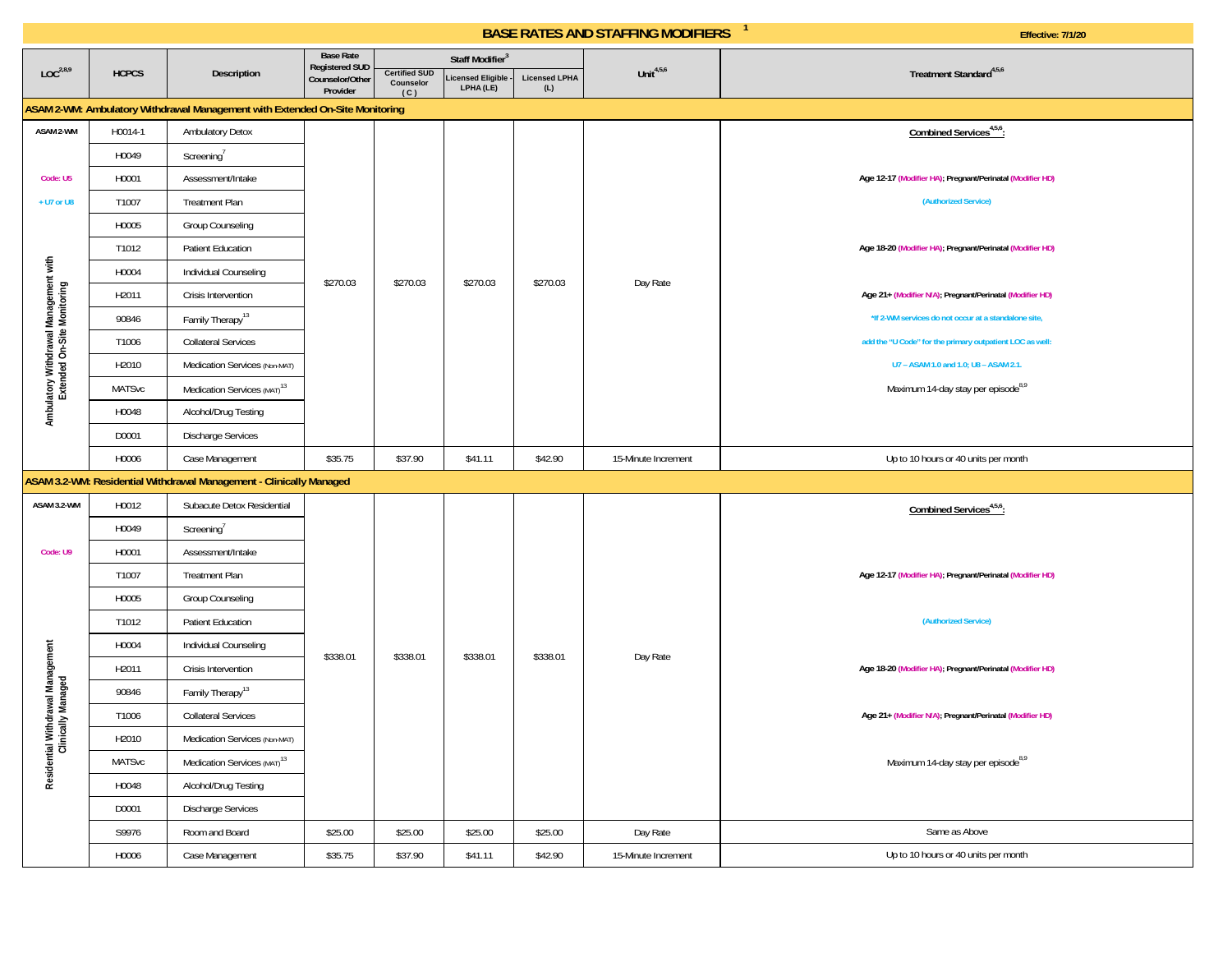|                                         |                                                                                                                                            |                                                                    | <b>Base Rate</b><br><b>Registered SUD</b> |                                          | Staff Modifier <sup>3</sup>    |                             |                     |                                                           |
|-----------------------------------------|--------------------------------------------------------------------------------------------------------------------------------------------|--------------------------------------------------------------------|-------------------------------------------|------------------------------------------|--------------------------------|-----------------------------|---------------------|-----------------------------------------------------------|
| LOC <sup>2,8,9</sup>                    | <b>HCPCS</b>                                                                                                                               | Description                                                        | Counselor/Other<br>Provider               | <b>Certified SUD</b><br>Counselor<br>(C) | Licensed Eligible<br>LPHA (LE) | <b>Licensed LPHA</b><br>(L) | Unit $4,5,6$        | Treatment Standard <sup>4,5,6</sup>                       |
|                                         |                                                                                                                                            | ASAM 3.7-WM: Inpatient Withdrawal Management - Medically Monitored |                                           |                                          |                                |                             |                     |                                                           |
| ASAM 3.7-WM                             |                                                                                                                                            | Subacute Detox Residential                                         |                                           |                                          |                                |                             |                     | Combined Services <sup>4,5,6</sup> :                      |
|                                         |                                                                                                                                            | Screening <sup>7</sup>                                             |                                           |                                          |                                |                             |                     |                                                           |
|                                         |                                                                                                                                            | Assessment/Intake                                                  |                                           |                                          |                                |                             |                     |                                                           |
|                                         |                                                                                                                                            | <b>Treatment Plan</b>                                              |                                           |                                          |                                |                             |                     | Age 12-17 (Modifier HA); Pregnant/Perinatal (Modifier HD) |
|                                         |                                                                                                                                            | <b>Group Counseling</b>                                            |                                           |                                          |                                |                             |                     | (Authorized Service)                                      |
|                                         |                                                                                                                                            | Patient Education                                                  |                                           |                                          |                                |                             |                     |                                                           |
|                                         |                                                                                                                                            | Individual Counseling                                              | \$739.23                                  | \$739.23                                 | \$739.23                       | \$739.23                    | Day Rate            | Age 18-20 (Modifier HA); Pregnant/Perinatal (Modifier HD) |
|                                         |                                                                                                                                            | Crisis Intervention                                                |                                           |                                          |                                |                             |                     |                                                           |
|                                         |                                                                                                                                            | Family Therapy <sup>13</sup>                                       |                                           |                                          |                                |                             |                     | Age 21+ (Modifier N/A); Pregnant/Perinatal (Modifier HD)  |
|                                         |                                                                                                                                            | <b>Collateral Services</b>                                         |                                           |                                          |                                |                             |                     |                                                           |
|                                         | Refer to 837l Companion Guide for Configuration<br>Inpatient Withdrawal Management<br>Medically Monitored<br>Medication Services (Non-MAT) |                                                                    |                                           |                                          |                                |                             |                     |                                                           |
| Medication Services (MAT) <sup>13</sup> | Maximum 14-day stay per episode <sup>8,9</sup>                                                                                             |                                                                    |                                           |                                          |                                |                             |                     |                                                           |
|                                         |                                                                                                                                            | Alcohol/Drug Testing                                               |                                           |                                          |                                |                             |                     |                                                           |
|                                         |                                                                                                                                            | Discharge Services                                                 |                                           |                                          |                                |                             |                     |                                                           |
|                                         |                                                                                                                                            | Room and Board                                                     | \$25.00                                   | \$25.00                                  | \$25.00                        | \$25.00                     | Day Rate            | Same as Above                                             |
|                                         |                                                                                                                                            | Case Management                                                    | \$35.75                                   | \$37.90                                  | \$41.11                        | \$42.90                     | 15-Minute Increment | 1-40 Units per month                                      |
|                                         |                                                                                                                                            | ASAM 4-WM: Inpatient Withdrawal Management - Medically Managed     |                                           |                                          |                                |                             |                     |                                                           |
| ASAM 4-WM                               |                                                                                                                                            | Acute Detox Residential                                            |                                           |                                          |                                |                             |                     |                                                           |
|                                         |                                                                                                                                            | Screening <sup>7</sup>                                             |                                           |                                          |                                |                             |                     |                                                           |
|                                         |                                                                                                                                            | Assessment/Intake                                                  |                                           |                                          |                                |                             |                     | Combined Services <sup>4,5,6</sup> :                      |
|                                         |                                                                                                                                            | <b>Treatment Plan</b>                                              |                                           |                                          |                                |                             |                     |                                                           |
|                                         |                                                                                                                                            | <b>Group Counseling</b>                                            |                                           |                                          |                                |                             |                     | Age 12-17 (Modifier HA); Pregnant/Perinatal (Modifier HD) |
|                                         |                                                                                                                                            | Patient Education                                                  |                                           |                                          |                                |                             |                     | (Authorized Service)                                      |
| val Management<br>Managed               | Guide for Configuration                                                                                                                    | Individual Counseling                                              | \$785.43                                  | \$785.43                                 | \$785.43                       | \$785.43                    | Day Rate            |                                                           |
|                                         |                                                                                                                                            | Crisis Intervention                                                |                                           |                                          |                                |                             |                     | Age 18-20 (Modifier HA); Pregnant/Perinatal (Modifier HD) |
|                                         |                                                                                                                                            | Family Therapy <sup>13</sup>                                       |                                           |                                          |                                |                             |                     |                                                           |
| Inpatient Withdrawa<br>Medically Ma     | Refer to 8371 Companion                                                                                                                    | <b>Collateral Services</b>                                         |                                           |                                          |                                |                             |                     | Age 21+ (Modifier N/A); Pregnant/Perinatal (Modifier HD)  |
|                                         |                                                                                                                                            | Medication Services (Non-MAT)                                      |                                           |                                          |                                |                             |                     | Maximum 14-day stay per episode <sup>8,9</sup>            |
|                                         |                                                                                                                                            | Medication Services (MAT) <sup>13</sup>                            |                                           |                                          |                                |                             |                     |                                                           |
|                                         |                                                                                                                                            | Alcohol/Drug Testing                                               |                                           |                                          |                                |                             |                     |                                                           |
|                                         |                                                                                                                                            | <b>Discharge Services</b>                                          |                                           |                                          |                                |                             |                     |                                                           |
|                                         |                                                                                                                                            | Room and Board                                                     | \$25.00                                   | \$25.00                                  | \$25.00                        | \$25.00                     | Day Rate            | Same as Above                                             |
|                                         |                                                                                                                                            | Case Management                                                    | \$35.75                                   | \$37.90                                  | \$41.11                        | \$42.90                     | 15-Minute Increment | 1-40 Units per month                                      |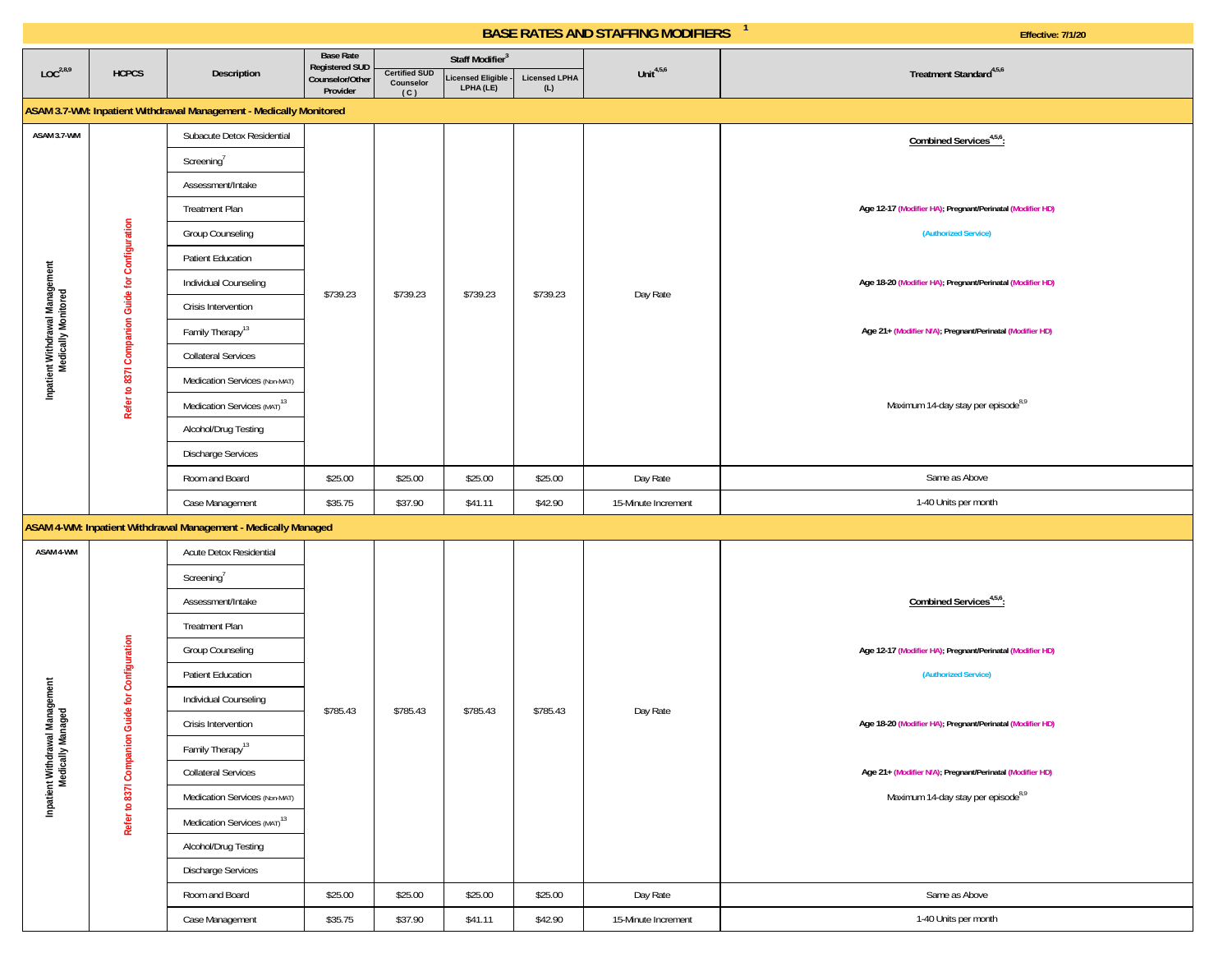|  |  | Effective: 7/1/20 |  |  |
|--|--|-------------------|--|--|
|  |  |                   |  |  |

|                                                                                                                             |                                                          |                                         | <b>Base Rate</b><br><b>Registered SUD</b> |                                          | Staff Modifier <sup>3</sup>           |                             |                     |                                                                                                                                                                   |
|-----------------------------------------------------------------------------------------------------------------------------|----------------------------------------------------------|-----------------------------------------|-------------------------------------------|------------------------------------------|---------------------------------------|-----------------------------|---------------------|-------------------------------------------------------------------------------------------------------------------------------------------------------------------|
| LOC <sup>2,8,9</sup>                                                                                                        | <b>HCPCS</b>                                             | Description                             | Counselor/Other<br>Provider               | <b>Certified SUD</b><br>Counselor<br>(C) | <b>Licensed Eligible</b><br>LPHA (LE) | <b>Licensed LPHA</b><br>(L) | Unit $4,5,6$        | Treatment Standard <sup>4,5,6</sup>                                                                                                                               |
|                                                                                                                             | <b>ASAM 1-OTP: Opioid Treatment Program<sup>15</sup></b> |                                         |                                           |                                          |                                       |                             |                     |                                                                                                                                                                   |
| ASAM 1-OTP                                                                                                                  | H0049                                                    | Screening <sup>7</sup>                  |                                           |                                          | \$15.00                               |                             | 10-Minute Increment | Maximum of Two Units of Service Per Patient Per Day Per Provider Site                                                                                             |
| Code: UA, HG                                                                                                                | H0001                                                    | Assessment/Intake                       |                                           |                                          | \$16.65                               |                             | 10-Minute Increment |                                                                                                                                                                   |
|                                                                                                                             |                                                          |                                         |                                           |                                          | \$23.84 perinatal                     |                             |                     |                                                                                                                                                                   |
|                                                                                                                             | T1007                                                    | <b>Treatment Plan</b>                   |                                           |                                          | \$16.65                               |                             | 10-Minute Increment |                                                                                                                                                                   |
|                                                                                                                             |                                                          |                                         |                                           |                                          | \$23.84 perinatal                     |                             |                     |                                                                                                                                                                   |
|                                                                                                                             | H0005                                                    | Group Counseling                        |                                           |                                          | \$3.80                                |                             | 10-Minute Increment |                                                                                                                                                                   |
|                                                                                                                             |                                                          |                                         |                                           |                                          | \$6.09 perinatal                      |                             |                     |                                                                                                                                                                   |
|                                                                                                                             | T1012                                                    | Patient Education                       | \$3.80                                    |                                          |                                       |                             | 10-Minute Increment | Combined Services <sup>4,5,6</sup> :                                                                                                                              |
|                                                                                                                             |                                                          |                                         | \$6.09 perinatal                          |                                          |                                       |                             |                     | Age 12-17 (Modifier HA); Pregnant/Perinatal (Modifier HD)                                                                                                         |
|                                                                                                                             | H0004                                                    | Individual Counseling                   | \$16.65                                   |                                          |                                       |                             | 10-Minute Increment | (Authorized Service)                                                                                                                                              |
|                                                                                                                             |                                                          |                                         |                                           |                                          | \$23.84 perinatal                     |                             |                     |                                                                                                                                                                   |
|                                                                                                                             | H2011                                                    | Crisis Intervention                     | \$16.65                                   |                                          |                                       |                             | 10-Minute Increment |                                                                                                                                                                   |
|                                                                                                                             |                                                          |                                         |                                           |                                          | \$23.84 perinatal                     |                             |                     | County authorization, and for methadone: parental consent and 2 unsuccessful detoxification attempts or drug free treatment episodes<br>within a 12 month period. |
|                                                                                                                             | 90846                                                    | Medical Psychotherapy <sup>13</sup>     |                                           |                                          |                                       | \$16.65                     | 10-Minute Increment |                                                                                                                                                                   |
|                                                                                                                             |                                                          |                                         |                                           |                                          |                                       | \$23.84 perinatal           |                     | Age 18-20 (Modifier HA); Pregnant/Perinatal (Modifier HD)                                                                                                         |
|                                                                                                                             | T1006                                                    | <b>Collateral Services</b>              | \$16.65                                   |                                          |                                       |                             | 10-Minute Increment | Age 21+ (Modifier N/A); Pregnant/Perinatal (Modifier HD)                                                                                                          |
|                                                                                                                             |                                                          |                                         |                                           |                                          | \$23.84 perinatal                     |                             |                     | No less than                                                                                                                                                      |
|                                                                                                                             | H2010                                                    | Medication Services (Non-MAT)           |                                           |                                          | \$16.65                               |                             | 10-Minute Increment | 5 units or 50-minutes, and no more than 20 units or 200                                                                                                           |
|                                                                                                                             |                                                          |                                         |                                           |                                          | \$23.84 perinatal                     |                             |                     | minutes unless medically necessary, per month <sup>8,9</sup>                                                                                                      |
| Opioid Treatment Programs<br>If two rates - the higher rate is for perinatal<br>Authorization by County Required for Minors | <b>MATSvc</b>                                            | Medication Services (MAT) <sup>13</sup> |                                           |                                          |                                       | \$16.65                     | 10-Minute Increment | Alerts will be sent via Sage if service units' minimums are not met.                                                                                              |
|                                                                                                                             |                                                          |                                         |                                           |                                          |                                       | \$23.84 perinatal           |                     |                                                                                                                                                                   |
|                                                                                                                             | H0048                                                    | Alcohol/Drug Testing                    |                                           |                                          | \$0.00                                |                             | per Test            |                                                                                                                                                                   |
|                                                                                                                             | G9228                                                    | Syphilis Test                           |                                           |                                          | \$0.00                                |                             | per Test            |                                                                                                                                                                   |
|                                                                                                                             | G9359                                                    | Tuberculosis (TB) Test                  |                                           |                                          | \$0.00                                |                             | per Test            |                                                                                                                                                                   |
|                                                                                                                             | G0432                                                    |                                         |                                           |                                          |                                       |                             |                     |                                                                                                                                                                   |
|                                                                                                                             | G0433                                                    | Human Immunodeficiency                  |                                           |                                          | \$0.00                                |                             | per Test            |                                                                                                                                                                   |
|                                                                                                                             | G0435                                                    | Virus (HIV) Test                        |                                           |                                          |                                       |                             |                     |                                                                                                                                                                   |
|                                                                                                                             | G0475                                                    |                                         |                                           |                                          |                                       |                             |                     |                                                                                                                                                                   |
|                                                                                                                             | G0472                                                    | Hepatitis C Virus (HCV) Test            |                                           |                                          | \$0.00                                |                             | per Test            |                                                                                                                                                                   |
|                                                                                                                             | D0001                                                    | Discharge Services                      |                                           |                                          | \$16.65                               |                             | 10-Minute Increment |                                                                                                                                                                   |
|                                                                                                                             |                                                          |                                         |                                           |                                          | \$23.84 perinatal                     |                             |                     |                                                                                                                                                                   |
|                                                                                                                             | H0006                                                    | Case Management                         | \$35.75                                   | \$37.90                                  | \$41.11                               | \$42.90                     | 15-Minute Increment | Up to 10 hours or 40 units per month                                                                                                                              |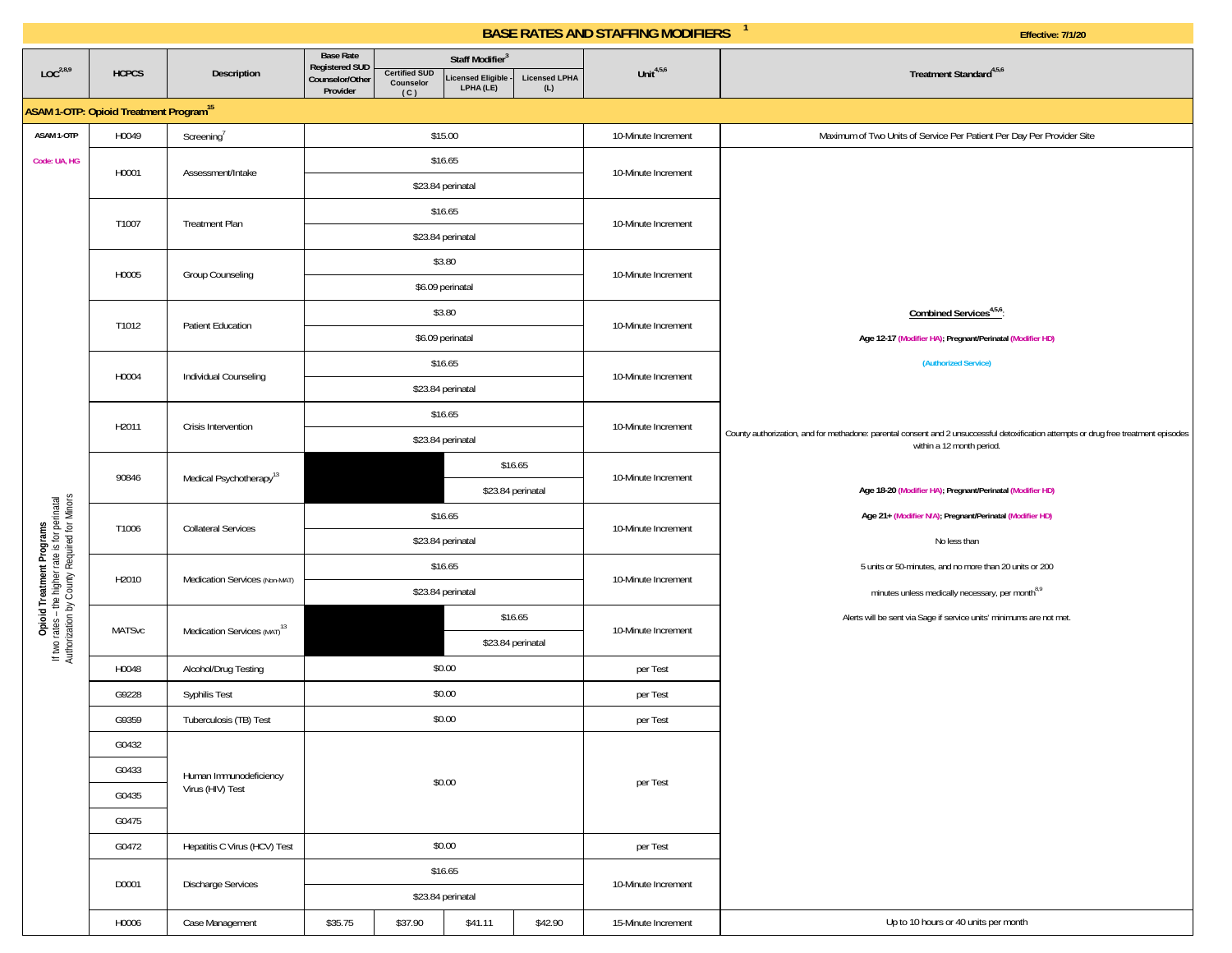|                      |                                                      |                                     |                                                                                                   |                                                                                         | <b>BASE RATES AND STAFFING MODIFIERS</b> | $\mathbf{1}$             | <b>Effective: 7/1/20</b>                                  |  |  |  |  |  |
|----------------------|------------------------------------------------------|-------------------------------------|---------------------------------------------------------------------------------------------------|-----------------------------------------------------------------------------------------|------------------------------------------|--------------------------|-----------------------------------------------------------|--|--|--|--|--|
| LOC <sup>2,8,9</sup> | <b>HCPCS</b>                                         | Description                         | <b>Base Rate</b><br><b>Registered SUD</b><br><b>Certified SUD</b><br>Counselor/Other<br>Counselor | Staff Modifier <sup>3</sup><br>Licensed Eligible -<br>LPHA (LE)<br><b>Licensed LPHA</b> | Unit $4,5,6$                             |                          | Treatment Standard <sup>4,5,6</sup>                       |  |  |  |  |  |
|                      |                                                      |                                     | Provider<br>(C)                                                                                   | (L)<br>MEDICATIONS FOR ADDICTION TREATMENT - OTP SETTING <sup>4,5,6</sup>               |                                          |                          |                                                           |  |  |  |  |  |
|                      |                                                      |                                     |                                                                                                   |                                                                                         | METHADONE <sup>15</sup>                  |                          |                                                           |  |  |  |  |  |
|                      |                                                      |                                     |                                                                                                   | \$14.20                                                                                 |                                          |                          |                                                           |  |  |  |  |  |
|                      |                                                      |                                     |                                                                                                   | \$15.29 perinatal                                                                       | Per Day                                  |                          | Age 12-21 (Modifier HA); Pregnant/Perinatal (Modifier HD) |  |  |  |  |  |
|                      | H0020                                                | Methadone                           |                                                                                                   | <b>LABEL NAME</b>                                                                       |                                          | NATIONAL DRUG CODE (NDC) | DOSAGE/FORM                                               |  |  |  |  |  |
|                      |                                                      |                                     |                                                                                                   | N/A                                                                                     |                                          | N/A                      | N/A                                                       |  |  |  |  |  |
|                      |                                                      |                                     |                                                                                                   |                                                                                         | <b>NALTREXONE GENERIC<sup>15</sup></b>   |                          |                                                           |  |  |  |  |  |
|                      |                                                      |                                     |                                                                                                   | \$19.06                                                                                 | per Face to Face Visit                   |                          | Age 12-21 (Modifier HA); Pregnant/Perinatal (Modifier HD) |  |  |  |  |  |
|                      | S5000A                                               | Naltrexone Generic                  |                                                                                                   | <b>LABEL NAME</b>                                                                       |                                          | NATIONAL DRUG CODE (NDC) | DOSAGE/FORM                                               |  |  |  |  |  |
|                      |                                                      |                                     |                                                                                                   | Vivitrol                                                                                |                                          | 65757030001              | 380 MG VIAL + DILUENT                                     |  |  |  |  |  |
|                      | <b>BUPRENORPHINE HCL (MONO) GENERIC<sup>14</sup></b> |                                     |                                                                                                   |                                                                                         |                                          |                          |                                                           |  |  |  |  |  |
|                      |                                                      |                                     |                                                                                                   | \$29.27                                                                                 |                                          |                          |                                                           |  |  |  |  |  |
|                      |                                                      |                                     |                                                                                                   | \$34.58 perinatal                                                                       | Per Day                                  |                          | Age 12-21 (Modifier HA), Pregnant/Perinatal (Modifier HD) |  |  |  |  |  |
|                      |                                                      |                                     |                                                                                                   | <b>LABEL NAME</b>                                                                       |                                          | NATIONAL DRUG CODE (NDC) | DOSAGE/FORM                                               |  |  |  |  |  |
|                      |                                                      |                                     |                                                                                                   | Buprenorphine                                                                           |                                          | 00054017613              | 2 MG TABLET SL                                            |  |  |  |  |  |
|                      |                                                      |                                     |                                                                                                   | Buprenorphine                                                                           |                                          | 00228315603              | 2 MG TABLET SL                                            |  |  |  |  |  |
|                      |                                                      |                                     |                                                                                                   | Buprenorphine                                                                           |                                          | 00378092393              | 2 MG TABLET SL                                            |  |  |  |  |  |
|                      |                                                      |                                     |                                                                                                   | Buprenorphine                                                                           |                                          | 42858050103              | 2 MG TABLET SL                                            |  |  |  |  |  |
|                      | S5000B                                               | Buprenorphine HCL<br>(Mono) Generic |                                                                                                   | Buprenorphine                                                                           |                                          | 50383092493              | 2 MG TABLET SL                                            |  |  |  |  |  |
|                      |                                                      |                                     |                                                                                                   | Buprenorphine                                                                           |                                          | 62756045983              | 2 MG TABLET SL                                            |  |  |  |  |  |
|                      |                                                      |                                     |                                                                                                   | Buprenorphine                                                                           |                                          | 00054017713              | 8 MG TABLET SL                                            |  |  |  |  |  |
|                      |                                                      |                                     |                                                                                                   | Buprenorphine                                                                           |                                          | 00228315303              | 8 MG TABLET SL                                            |  |  |  |  |  |
|                      |                                                      |                                     |                                                                                                   | Buprenorphine                                                                           |                                          | 00378092493              | 8 MG TABLET SL                                            |  |  |  |  |  |
|                      |                                                      |                                     |                                                                                                   | Buprenorphine                                                                           |                                          | 42858050203              | 8 MG TABLET SL                                            |  |  |  |  |  |
|                      |                                                      |                                     |                                                                                                   | Buprenorphine                                                                           |                                          | 50383093093              | 8 MG TABLET SL                                            |  |  |  |  |  |
|                      |                                                      |                                     |                                                                                                   | Buprenorphine                                                                           |                                          | 62756046083              | 8 MG TABLET SL                                            |  |  |  |  |  |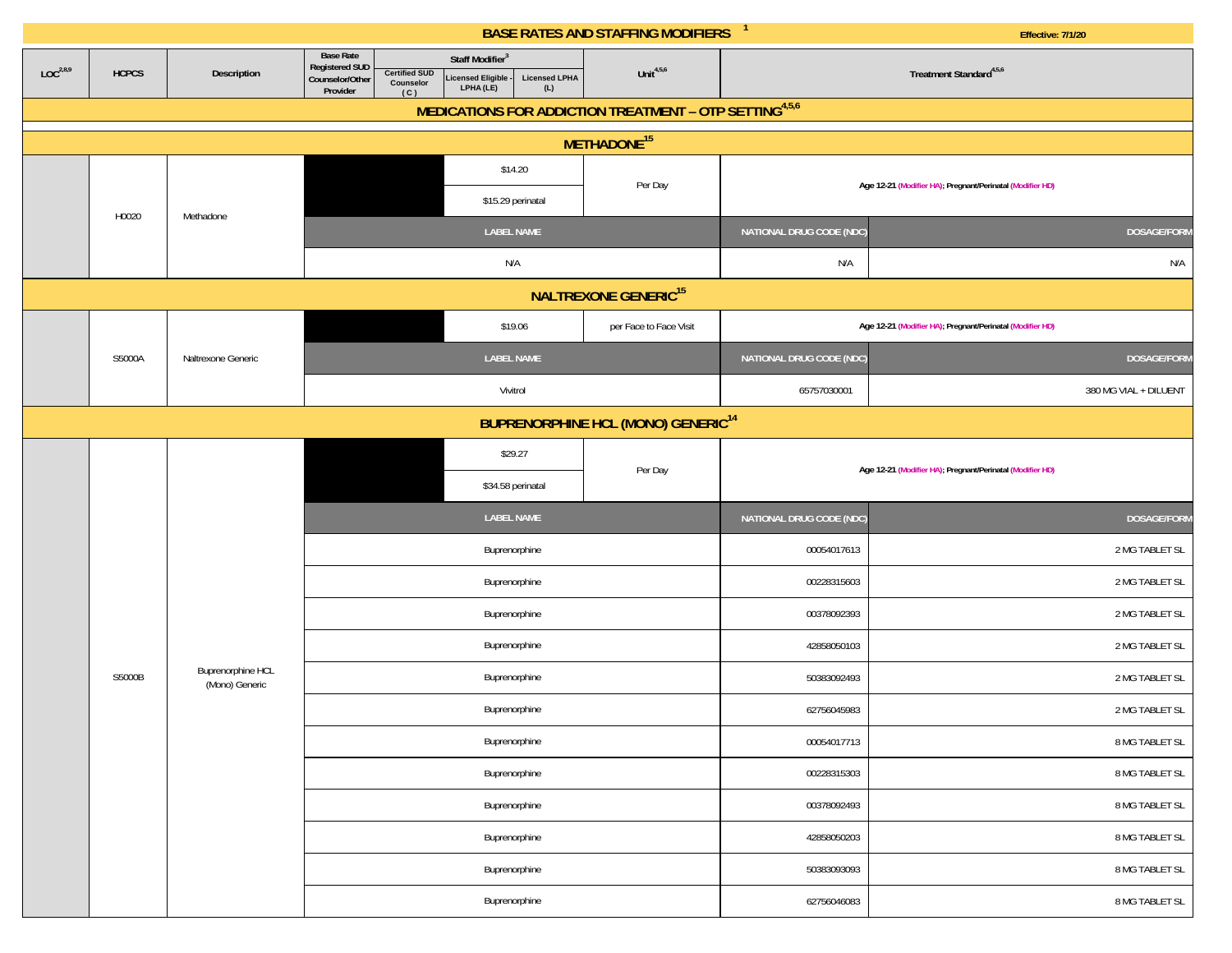|                      |              |                           |                                                                          |                                                                                                                  |                             | <b>BASE RATES AND STAFFING MODIFIERS</b>                        |                                                           | Effective: 7/1/20                   |  |  |
|----------------------|--------------|---------------------------|--------------------------------------------------------------------------|------------------------------------------------------------------------------------------------------------------|-----------------------------|-----------------------------------------------------------------|-----------------------------------------------------------|-------------------------------------|--|--|
| LOC <sup>2,8,9</sup> | <b>HCPCS</b> | Description               | <b>Base Rate</b><br><b>Registered SUD</b><br>Counselor/Other<br>Provider | Staff Modifier <sup>3</sup><br><b>Certified SUD</b><br><b>Licensed Eligible</b><br>Counselor<br>LPHA (LE)<br>(C) | <b>Licensed LPHA</b><br>(L) | Unit $4,5,6$                                                    |                                                           | Treatment Standard <sup>4,5,6</sup> |  |  |
|                      |              |                           |                                                                          |                                                                                                                  |                             | MEDICATIONS FOR ADDICTION TREATMENT - OTP SETTING <sup>14</sup> |                                                           |                                     |  |  |
|                      |              |                           |                                                                          |                                                                                                                  |                             | BUPRENORPHINE - NALOXONE COMBINATION - GENERIC <sup>14</sup>    |                                                           |                                     |  |  |
|                      |              |                           |                                                                          | \$31.03                                                                                                          |                             |                                                                 |                                                           |                                     |  |  |
|                      |              |                           |                                                                          | \$36.33 perinatal                                                                                                |                             | Per Day                                                         | Age 12-21 (Modifier HA); Pregnant/Perinatal (Modifier HD) |                                     |  |  |
|                      |              |                           |                                                                          | <b>LABEL NAME</b>                                                                                                |                             |                                                                 | NATIONAL DRUG CODE (NDC)                                  | <b>DOSAGE/FORM</b>                  |  |  |
|                      |              |                           |                                                                          | Bunavail                                                                                                         |                             |                                                                 | 59385001630                                               | 6.3-1 MG FILM                       |  |  |
|                      |              |                           |                                                                          | Bunavail                                                                                                         |                             |                                                                 | 59385001230                                               | 2.1-0.3 MG FILM                     |  |  |
|                      |              |                           |                                                                          | Bunavail                                                                                                         |                             |                                                                 | 59385001430                                               | 4.2-0.7 MG FILM                     |  |  |
|                      |              |                           |                                                                          | Buprenorphin-Naloxon                                                                                             |                             |                                                                 | 00054018913                                               | 8-2 MG SL                           |  |  |
|                      |              |                           |                                                                          | Buprenorphin-Naloxon                                                                                             |                             |                                                                 | 00228315573                                               | 8-2 MG SL                           |  |  |
|                      |              |                           |                                                                          | Buprenorphin-Naloxon                                                                                             |                             |                                                                 | 00406192403                                               | 8-2 MG SL                           |  |  |
|                      |              |                           |                                                                          | Buprenorphin-Naloxon                                                                                             |                             |                                                                 | 00406802003                                               | 8-2 MG SL                           |  |  |
|                      |              |                           |                                                                          | Buprenorphin-Naloxon                                                                                             |                             |                                                                 | 50383028793                                               | 8-2 MG SL                           |  |  |
|                      |              |                           |                                                                          | Buprenorphin-Naloxon                                                                                             |                             |                                                                 | 62175045832                                               | 8-2 MG SL                           |  |  |
|                      |              |                           |                                                                          | Buprenorphin-Naloxon                                                                                             |                             |                                                                 | 62756097083                                               | 8-2 MG SL                           |  |  |
|                      |              |                           |                                                                          | Buprenorphin-Naloxon                                                                                             |                             |                                                                 | 65162041503                                               | 8-2 MG SL                           |  |  |
|                      |              |                           |                                                                          | Buprenorph-Naloxn                                                                                                |                             |                                                                 | 00054018813                                               | 2-0.5 MG SL                         |  |  |
|                      |              |                           |                                                                          | Buprenorph-Naloxn                                                                                                |                             |                                                                 | 00228315473                                               | 2-0.5 MG SL                         |  |  |
|                      |              | Buprenorphine - (Naloxone |                                                                          | Buprenorph-Naloxn                                                                                                |                             |                                                                 | 00406192303                                               | 2-0.5 MG SL                         |  |  |
|                      | S5000BN      | Combination) Generic      |                                                                          | Buprenorph-Naloxn                                                                                                |                             |                                                                 | 00406800503                                               | 2-0.5 MG SL                         |  |  |
|                      |              |                           |                                                                          | Buprenorph-Naloxn                                                                                                |                             |                                                                 | 50383029493                                               | 2-0.5 MG SL                         |  |  |
|                      |              |                           |                                                                          | Buprenorph-Naloxn                                                                                                |                             |                                                                 | 62175045232                                               | 2-0.5 MG SL                         |  |  |
|                      |              |                           |                                                                          | Buprenorph-Naloxn                                                                                                |                             |                                                                 | 62756096983                                               | 2-0.5 MG SL                         |  |  |
|                      |              |                           |                                                                          | Buprenorph-Naloxn                                                                                                |                             |                                                                 | 65162041603                                               | 2-0.5 MG SL                         |  |  |
|                      |              |                           |                                                                          | Buprenorp-Nalox                                                                                                  |                             |                                                                 | 43598058230                                               | 8-2 MG SL FILM                      |  |  |
|                      |              |                           |                                                                          | Suboxone                                                                                                         |                             |                                                                 | 12496120403                                               | 4 MG-1 MG SL FILM                   |  |  |
|                      |              |                           |                                                                          | Suboxone                                                                                                         |                             |                                                                 | 12496121203                                               | 12 MG-3 MG SL FILM                  |  |  |
|                      |              |                           |                                                                          | Suboxone                                                                                                         |                             |                                                                 | 12496120201                                               | 2 MG-0.5 MG SL FILM                 |  |  |
|                      |              |                           |                                                                          | Suboxone                                                                                                         |                             |                                                                 | 12496120203                                               | 2 MG-0.5 MG SL FILM                 |  |  |
|                      |              |                           |                                                                          | Suboxone                                                                                                         |                             |                                                                 | 12496120803                                               | 8 MG-2 MG SL FILM                   |  |  |
|                      |              |                           |                                                                          | Suboxone                                                                                                         |                             |                                                                 | 12496120801                                               | 8 MG-2 MG SL FILM                   |  |  |
|                      |              |                           |                                                                          | Zubsolv                                                                                                          |                             |                                                                 | 54123011430                                               | 11.4-2.9 MG TABLET SL               |  |  |
|                      |              |                           |                                                                          | Zubsolv                                                                                                          |                             |                                                                 | 54123090730                                               | 0.7-0.18 MG TABLET SL               |  |  |
|                      |              |                           | Zubsolv<br>Zubsolv                                                       |                                                                                                                  |                             |                                                                 | 54123091430                                               | 1.4-0.36 MG TABLET SL               |  |  |
|                      |              |                           |                                                                          |                                                                                                                  |                             |                                                                 | 54123092930                                               | 2.9-0.71 MG TABLET SL               |  |  |
|                      |              |                           |                                                                          | Zubsolv                                                                                                          |                             |                                                                 | 54123095730                                               | 5.7-1.4 MG TABLET SL                |  |  |
|                      |              |                           |                                                                          | Zubsolv                                                                                                          |                             |                                                                 | 54123098630                                               | 8.6-2.1 MG TABLET SL                |  |  |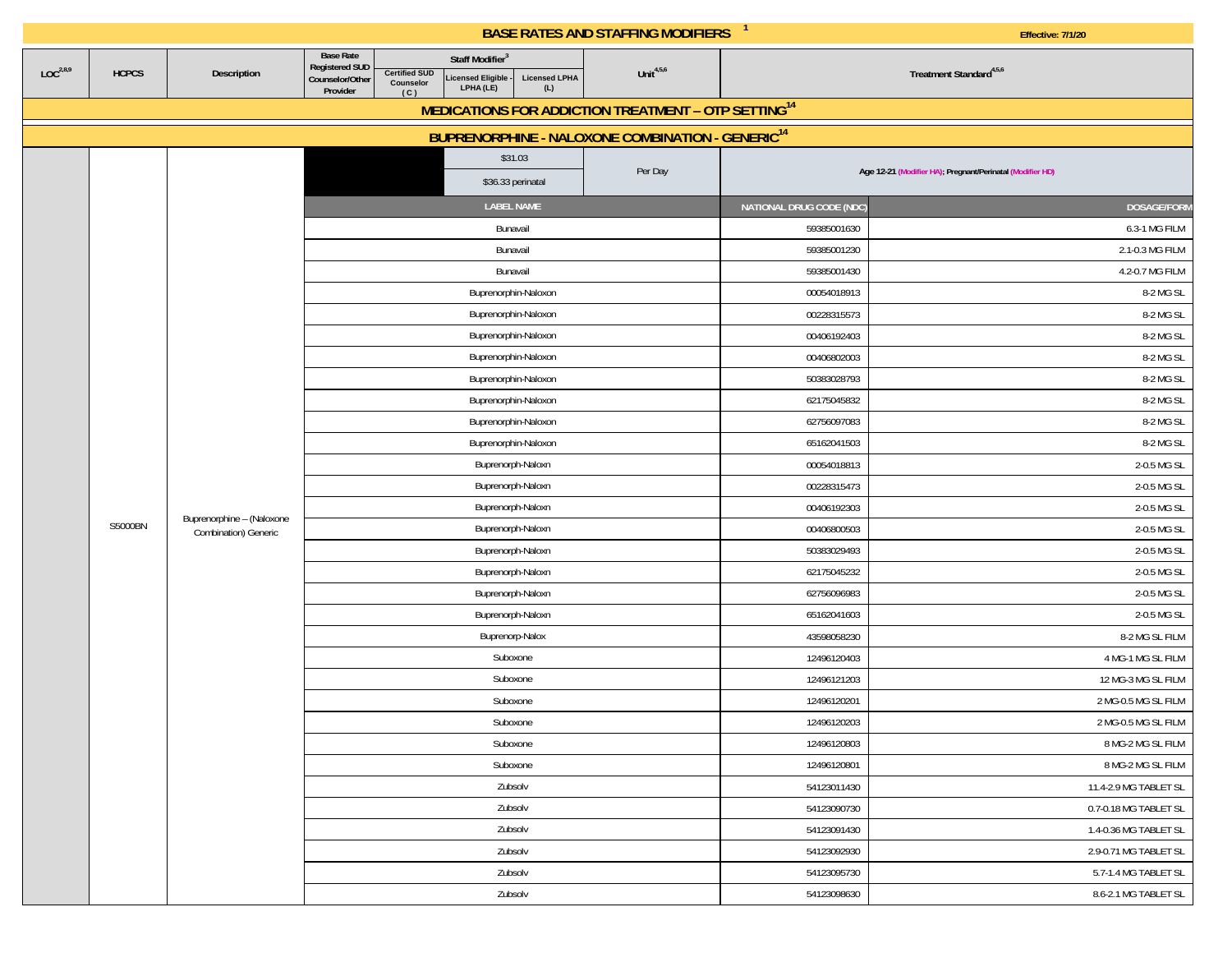|                      |              |                      |                                                                                            |                                                                                                | <b>BASE RATES AND STAFFING MODIFIERS</b> | $\mathbf{1}$<br><b>Effective: 7/1/20</b>                  |                                                           |  |
|----------------------|--------------|----------------------|--------------------------------------------------------------------------------------------|------------------------------------------------------------------------------------------------|------------------------------------------|-----------------------------------------------------------|-----------------------------------------------------------|--|
| LOC <sup>2,8,9</sup> | <b>HCPCS</b> | Description          | <b>Base Rate</b><br>Registered SUD<br>Counselor/Other<br><b>Certified SUD</b><br>Counselor | Staff Modifier <sup>3</sup><br>Licensed Eligible -<br>LPHA (LE)<br><b>Licensed LPHA</b><br>(L) | Unit $4,5,6$                             |                                                           | Treatment Standard <sup>4,5,6</sup>                       |  |
|                      |              |                      | Provider<br>(C)                                                                            | MEDICATIONS FOR ADDICTION TREATMENT - OTP SETTING <sup>11</sup>                                |                                          |                                                           |                                                           |  |
|                      |              |                      |                                                                                            |                                                                                                | <b>DISULFIRAM - GENERIC<sup>14</sup></b> |                                                           |                                                           |  |
|                      |              |                      |                                                                                            | \$10.22                                                                                        |                                          |                                                           |                                                           |  |
|                      |              |                      |                                                                                            | \$10.37 perinatal                                                                              | Per Day                                  | Age 12-21 (Modifier HA); Pregnant/Perinatal (Modifier HD) |                                                           |  |
|                      |              |                      |                                                                                            | <b>LABEL NAME</b>                                                                              |                                          | NATIONAL DRUG CODE (NDC)                                  | DOSAGE/FORM                                               |  |
|                      |              |                      |                                                                                            | Antabuse                                                                                       |                                          | 51285052302                                               | 250 MG TABLET                                             |  |
|                      |              |                      |                                                                                            | Antabuse                                                                                       |                                          | 51285052402                                               | 500 MG TABLET                                             |  |
|                      |              |                      |                                                                                            | Disulfiram                                                                                     |                                          | 00054035613                                               | 250 MG TABLET                                             |  |
|                      |              |                      |                                                                                            | Disulfiram                                                                                     |                                          | 00054035625                                               | 250 MG TABLET                                             |  |
|                      |              |                      |                                                                                            | Disulfiram                                                                                     |                                          | 00093503501                                               | 250 MG TABLET                                             |  |
|                      | S5000C       | Disulfiram - Generic |                                                                                            | Disulfiram                                                                                     |                                          | 00378414001                                               | 250 MG TABLET                                             |  |
|                      |              |                      |                                                                                            | Disulfiram                                                                                     |                                          | 47781060730                                               | 250 MG TABLET                                             |  |
|                      |              |                      |                                                                                            | Disulfiram                                                                                     |                                          | 64980017101                                               | 250 MG TABLET                                             |  |
|                      |              |                      |                                                                                            | Disulfiram                                                                                     |                                          | 64980017103                                               | 250 MG TABLET                                             |  |
|                      |              |                      |                                                                                            | Disulfiram                                                                                     |                                          | 00054035713                                               | 500 MG TABLET                                             |  |
|                      |              |                      |                                                                                            | Disulfiram                                                                                     |                                          | 00054035725                                               | 500 MG TABLET                                             |  |
|                      |              |                      |                                                                                            | Disulfiram                                                                                     |                                          | 00093503601                                               | 500 MG TABLET                                             |  |
|                      |              |                      |                                                                                            | Disulfiram                                                                                     |                                          | 00378414101                                               | 500 MG TABLET                                             |  |
|                      |              |                      |                                                                                            | Disulfiram                                                                                     |                                          | 64980017203                                               | 500 MG TABLET                                             |  |
|                      |              |                      |                                                                                            | NALOXONE HCL <sup>14</sup>                                                                     |                                          |                                                           |                                                           |  |
|                      |              |                      |                                                                                            | \$144.66                                                                                       | per 2 Units                              |                                                           | Age 12-21 (Modifier HA); Pregnant/Perinatal (Modifier HD) |  |
|                      | S5000D       | Naloxone HCL         |                                                                                            | <b>LABEL NAME</b>                                                                              |                                          | NATIONAL DRUG CODE (NDC)                                  | <b>DOSAGE/FORM</b>                                        |  |
|                      |              |                      |                                                                                            | Narcan                                                                                         |                                          | 69547035302                                               | 4 MG NASAL SPRAY                                          |  |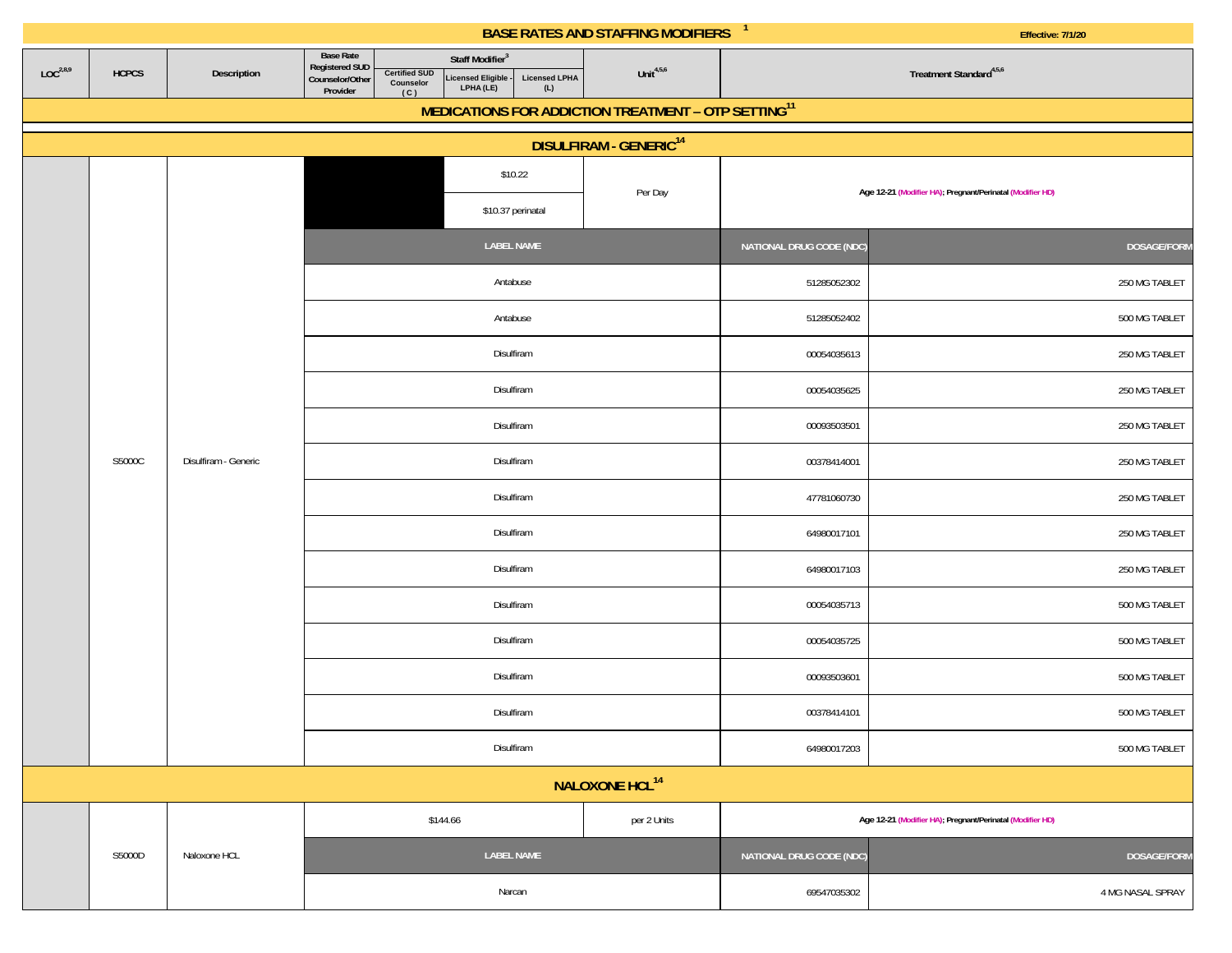|                                                                                                   |                                              | <b>Base Rate</b><br>Staff Modifier <sup>3</sup><br><b>Registered SUD</b> |                             |                                          |                               |                             |                                         |                                                                                                                                                                                                                                                                                                                    |
|---------------------------------------------------------------------------------------------------|----------------------------------------------|--------------------------------------------------------------------------|-----------------------------|------------------------------------------|-------------------------------|-----------------------------|-----------------------------------------|--------------------------------------------------------------------------------------------------------------------------------------------------------------------------------------------------------------------------------------------------------------------------------------------------------------------|
| LOC <sup>2,8,9</sup>                                                                              | <b>HCPCS</b>                                 | Description                                                              | Counselor/Other<br>Provider | <b>Certified SUD</b><br>Counselor<br>(C) | icensed Eligible<br>LPHA (LE) | <b>Licensed LPHA</b><br>(L) | Unit $4,5,6$                            | Treatment Standard <sup>4,5,6</sup>                                                                                                                                                                                                                                                                                |
|                                                                                                   | <b>RECOVERY SUPPORT SERVICES</b>             |                                                                          |                             |                                          |                               |                             |                                         |                                                                                                                                                                                                                                                                                                                    |
| Recovery                                                                                          | H0049                                        | Screening                                                                | \$30.00                     | \$30.00                                  | \$30.00                       | \$30.00                     | 15-Minute Increment                     | Maximum of One Unit of Service Per Patient Per Day Per Provider Site                                                                                                                                                                                                                                               |
| Support<br>Services<br>(RSS)                                                                      | H0004                                        | Individual Counseling                                                    | \$32.69                     | \$32.69                                  | \$32.69                       | \$32.69                     | 15-Minute Increment                     | Combined Services <sup>4,5,6</sup> :                                                                                                                                                                                                                                                                               |
|                                                                                                   |                                              |                                                                          | \$32.69                     | \$32.69                                  | \$32.69                       | \$32.69                     | 15-Minute Increment<br>(min 60, max 90) | Age 12-17 (Modifier HA); Pregnant/Perinatal (Modifier HD)<br>Between 1-24 units or up to 6 hours per month                                                                                                                                                                                                         |
|                                                                                                   | H0005                                        | Group Counseling                                                         | \$2.18                      | \$2.18                                   | \$2.18                        | \$2.18                      | per minute                              |                                                                                                                                                                                                                                                                                                                    |
|                                                                                                   | H0038-R                                      | <b>Recovery Monitoring</b>                                               | \$24.40                     | \$24.40                                  | \$24.40                       | \$24.40                     | 15-Minute Increment                     | Age 18-20 (Modifier HA); Pregnant/Perinatal (Modifier HD)                                                                                                                                                                                                                                                          |
| Code: U6+<br><b>U</b> Code for Last<br><b>Level of Care</b><br>See Above (except<br>OTP use "UA") | H0038-S                                      | Substance Abuse Assistance                                               | \$24.40                     | \$24.40                                  | \$24.40                       | \$24.40                     | 15-Minute Increment                     | Age 21+ (Modifier N/A); Pregnant/Perinatal (Modifier HD)                                                                                                                                                                                                                                                           |
|                                                                                                   | H0006                                        | Case Management                                                          | \$35.75                     | \$35.75                                  | \$35.75                       | \$35.75                     | 15-Minute Increment                     | Between 1-28 units or up to 7 hours per month                                                                                                                                                                                                                                                                      |
|                                                                                                   | <b>RECOVERY BRIDGE HOUSING</b> <sup>12</sup> |                                                                          |                             |                                          |                               |                             |                                         |                                                                                                                                                                                                                                                                                                                    |
| Recovery<br>Bridge<br>Housing<br>(RBH)<br>Code: None                                              | H2034                                        | Recovery Bridge Housing                                                  | \$50.00                     | \$50.00                                  | \$50.00                       | \$50.00                     | Day Rate                                | Authorization by County Required<br>Age 12-17: 0 days - Not Available<br>Age 18 and Older: 180 days per calendar year noncontiguous <sup>8</sup><br>Pregnant/Post-Partum (Modifier HD)<br>Length of pregnancy and post-partum period, last day of the month when the 60th day after the end of pregnancy occurs3,6 |
|                                                                                                   |                                              | <b>CLIENT ENGAGEMENT AND NAVIGATION SERVICE (CENS)</b>                   |                             |                                          |                               |                             |                                         |                                                                                                                                                                                                                                                                                                                    |
| <b>CENS</b>                                                                                       |                                              | Co-located patient navigation<br>and connection to treatment             | \$73.70                     | \$73.70                                  | \$73.70                       | \$73.70                     | Per Staff Hour                          | Salary and allowable costs (specifically supervisor; clerical/support staff; data-entry clerk; CENS area office space;<br>equipment such as laptops and internet access; supplies) associated with one (1) full-time equivalent Substance Use<br>$D1 - 1 - 1 - 1 - 1 - 1 - 1$                                      |

Disorder (SUD) counselor

**BASE RATES AND STAFFING MODIFIERS**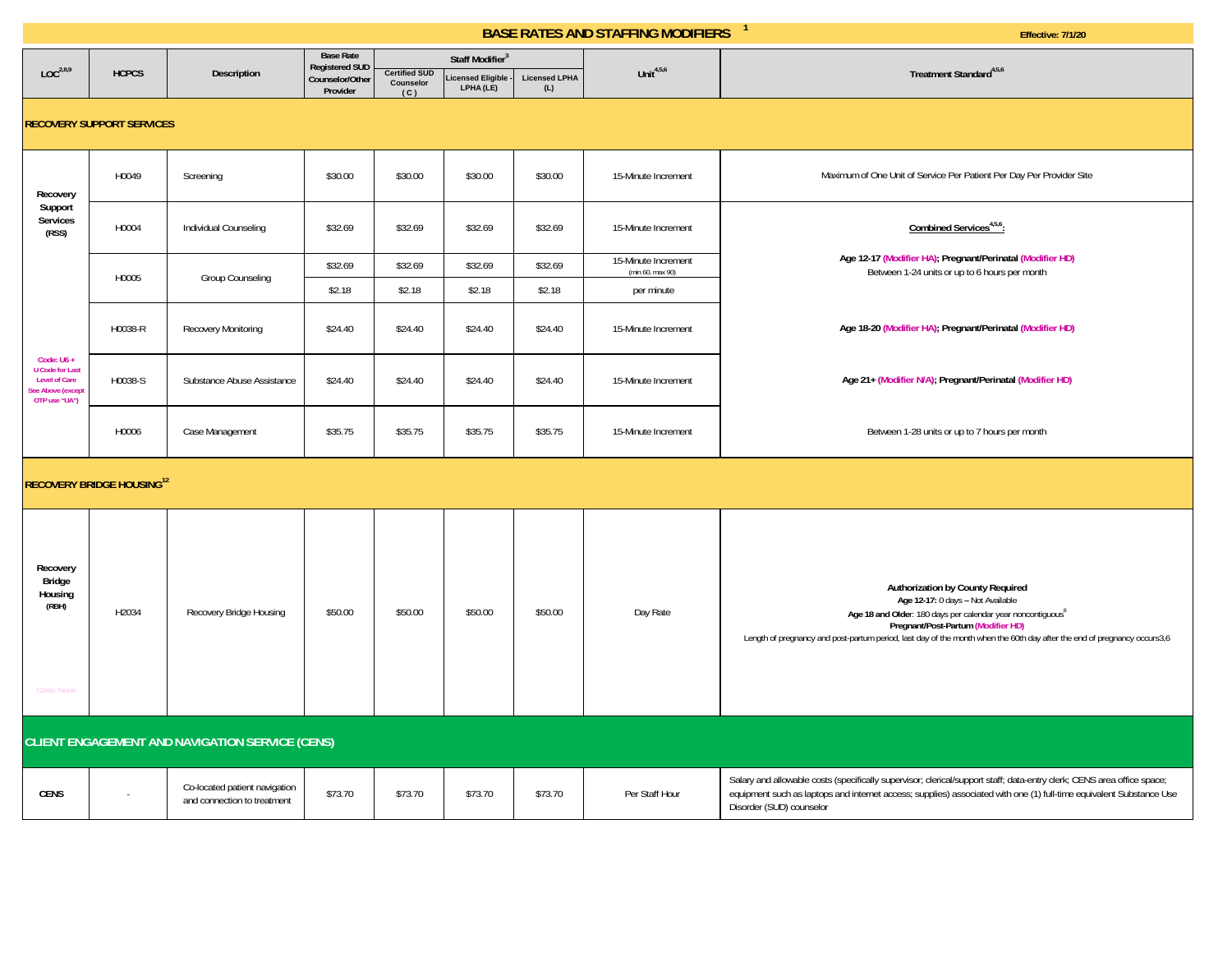Effective: 7/1/20

| LOC <sup>2,8,9</sup> | <b>HCPCS</b> | Description | <b>Base Rate</b>                         | Staff Modifier <sup>3</sup> |                     |               |              |                                     |
|----------------------|--------------|-------------|------------------------------------------|-----------------------------|---------------------|---------------|--------------|-------------------------------------|
|                      |              |             | <b>Registered SUD</b><br>Counselor/Other | <b>Certified SUD</b>        | Licensed Eligible - | Licensed LPHA | Unit $4,5,6$ | freatment Standard <sup>4,5,6</sup> |
|                      |              |             | Provider                                 | <b>Counselor</b><br>(C)     | LPHA (LE)           |               |              |                                     |
|                      |              |             |                                          |                             |                     |               |              |                                     |

**CLAIMS INSTRUCTIONS** 

1 **Population Modifiers** are not applicable to base rates - only qualified Youth and Pregnant/Perinatal Providers

2 U Codes: Claims submission in Sage is currently configured to require the identification of "U Codes" for the level of care (LOC), and specific modifiers: "HA" - youth under 21 years old and "HD" - pregnant and perinatal what should be selected in Sage for the associated service or population.

| ASAM Level of Care (LOC) and "U Code" Crosswalk for Claims Submission |                                                          |                        |  |  |  |  |
|-----------------------------------------------------------------------|----------------------------------------------------------|------------------------|--|--|--|--|
| ASAM 1.0-AR                                                           | Outpatient At-Risk                                       | U <sub>7</sub>         |  |  |  |  |
| ASAM 1.0                                                              | Outpatient                                               | U7                     |  |  |  |  |
| ASAM <sub>2.1</sub>                                                   | Intensive Outpatient                                     | U8                     |  |  |  |  |
| ASAM 3.1                                                              | Low Intensity Residential                                | U1                     |  |  |  |  |
| ASAM 3.3                                                              | High Intensity Residential, Population Specific          | U2                     |  |  |  |  |
| ASAM 3.5                                                              | High Intensity Residential, Non-Population Specific      | U <sub>3</sub>         |  |  |  |  |
| ASAM 1-WM                                                             | Ambulatory Withdrawal Management w/o Extended Monitoring | $U4 + U7$ or U8        |  |  |  |  |
| ASAM 2-WM                                                             | Ambulatory WM with Extended On-Site Monitoring           | $U5 + U7$ or U8        |  |  |  |  |
| ASAM 3.2-WM                                                           | Residential Withdrawal Management, Clinically Managed    | U <sub>9</sub>         |  |  |  |  |
| ASAM 3.7-WM                                                           | Inpatient Withdrawal Management, Medically Monitored     |                        |  |  |  |  |
| ASAM 4-WM                                                             | Inpatient Withdrawal Management, Medically Managed       |                        |  |  |  |  |
| ASAM 1-OTP                                                            | Opioid Treatment Program                                 | UA, HG                 |  |  |  |  |
| <b>RSS</b>                                                            | <b>Recovery Support Services</b>                         | U6 + last LOC "U Code" |  |  |  |  |
| Population and Modifier Crosswalk for Claims Submission               |                                                          |                        |  |  |  |  |
| Youth                                                                 | Age 12-17                                                | HA                     |  |  |  |  |
| Young Adults                                                          | Age 18-20                                                | HA                     |  |  |  |  |
| Pregnant/Perinatal                                                    | Length of pregnancy and allowable post-partum            | HD                     |  |  |  |  |